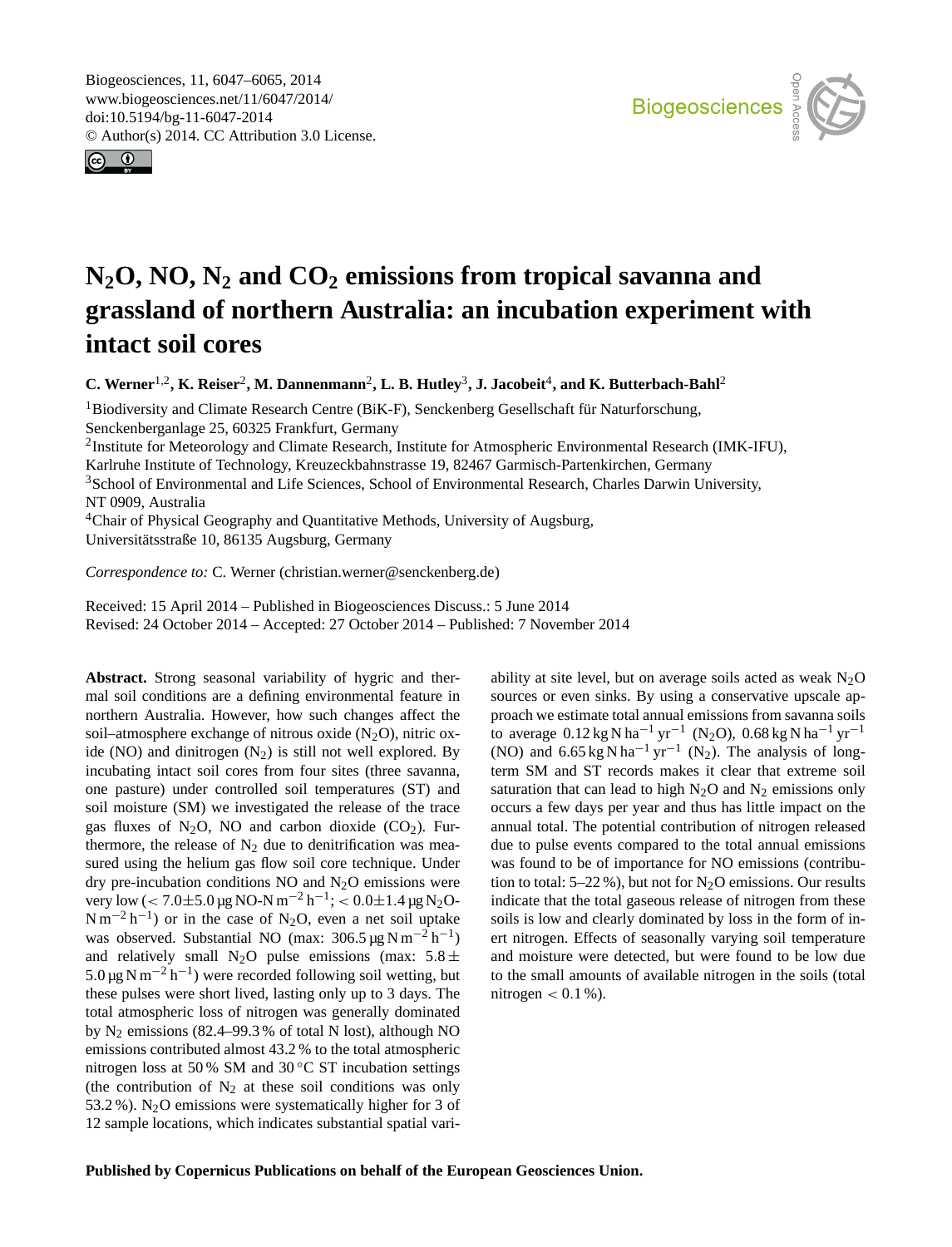### **1 Introduction**

Tropical savanna ecosystems are one of the most important biomes of the earth and cover approximately 27.6 million km<sup>2</sup> (Hutley and Setterfield, 2008) or 11.5 % of the global surface (Scholes and Hall, 1996). However, it is often difficult to find concise and clear criteria to define the spatial extent of this biome, and thus scientists often use a wide range of areal estimates leading to substantial uncertainties in calculating the total contribution of this biome to the global soil–atmosphere exchange of nitrogen (Davidson and Kingerlee, 1997). On a continental scale these areas can be constrained much better. Northern Australian tropical savannas cover about 2 million  $km^2$  (approximately 12%) of the global extent of the biome) and are located north of 20<sup>°</sup> S in Western Australia, the northern part of the Northern Territory and northern Queensland (e.g., Lehmann et al., 2009; Williams et al., 2005). In addition to these natural and semi-natural landscapes, farmers have introduced improved pastures in northern Australia since the 1880s to increase productivity and their area expanded by approximately  $2500 \text{ km}^{-2} \text{ yr}^{-1}$  during the 1980s (Lonsdale, 1994).

Savanna systems experience pronounced intra-annual variability of rainfall (dry season conditions from 2 to 9 months) in addition to substantial inter-annual climatic fluctuations (Frost et al., 1986). In the tropical savanna zone of Australia the wet season is controlled by the Asian monsoon and occurs from October to March. Precipitation ranges from over 2000 mm yr<sup>-1</sup> at coastal areas to < 400 mm yr<sup>-1</sup> inland (e.g., Russell-Smith and Yates, 2007) and declines by approximately 1 mm yr−<sup>1</sup> per kilometer inland (Cook and Heerdegen, 2001). In addition to strong hygric variability savannas are also shaped by high fire frequencies (∼ 20 % burned annually, Dwyer et al., 2000). Tropical savanna of the coastal belt of northern Australia was found to burn even more frequently than the global average (up to 35 %, Russell-Smith et al., 2007).

Climatic conditions as well as fire activity control soil conditions and nutrient turnover in tropical savanna ecosystems as they affect soil temperature, soil moisture levels and thus oxygen availability in the soil matrix and availability as well as structure of organic matter other than inorganic nutrients. Biogenic N trace gases are produced in soils through the microbial processes of nitrification and denitrification (Conrad, 1996), two key processes of N cycling in terrestrial ecosystems. The mineralization of organic material leads to the formation of ammonium  $(NH_4^+)$ , which serves as a substrate for autotrophic and/or heterotrophic nitrification. Under aerobic conditions, autotrophic and/or heterotrophic nitrifying organisms oxidize  $NH_4^+$  via hydroxylamine (NH<sub>2</sub>OH) and nitrite (NO<sub>2</sub>) to nitrate (NO<sub>3</sub>). Anaerobic conditions in the soil or in micro-sites promote the denitrification process, using NO<sup>−</sup> 3 /NO<sup>2</sup> as alternative electron acceptors. Depending on environmental conditions,  $NO_3^-$  is reduced stepwise via

 $NO<sub>2</sub>$ , nitric oxide (NO) and N<sub>2</sub>O to inert nitrogen (N<sub>2</sub>). N<sub>2</sub>O as well as NO emissions from soils depend on the rates of nitrification and denitrification and underlying environmental conditions. Both processes can occur simultaneously in the soil due to the heterogeneity of soils with regard to gas diffusion and metabolic activity, which can create anaerobic micro-sites even in well aerated soil. The primary controls of  $N_2O$  as well as NO production and emission are the availability of  $NH_4^+$  and  $NO_3^-$ , the content of decomposable organic substrate and the soil aeration status, whereas soil temperature and pH are secondary controls (see Baggs 2008 and Butterbach et al., 2013 for a summary of these processes and their functions). The significant variability of environmental factors (soil, vegetation and hydrological properties) across space and time (e.g., Davidson, 1991; Papen and Butterbach-Bahl, 1999) has often been demonstrated to control the magnitude and variability of  $N_2O$  and NO emissions from soils. Soil water status mainly regulating soil aeration conditions was found to act as the main driver for  $N<sub>2</sub>O$ emissions in most tropical soils (e.g., Butterbach-Bahl et al., 2004b; Davidson, 1991; Grover et al., 2012; Linn and Doran, 1984; Werner et al., 2007b), although, due to the complexity of interacting environmental controls, it is difficult to obtain relationships of predictive value (Andersson et al., 2003). As savanna regions are characterized by climates with distinct wet and dry seasons (see above), the biogeochemical processes and associated trace gas exchange can be expected to also exhibit strong seasonal patterns following the hygric regime (e.g., Andersson et al., 2003; Eamus and Prior, 2001) – a feature also reported for other tropical ecosystems (seasonal tropical rainforest ecosystems: Breuer et al., 2000; Butterbach-Bahl et al., 2004b; Werner et al., 2007b, 2006). Most data sets of N trace gas emissions from savanna soils show a substantial variation of  $N_2O$  and NO emissions on a seasonal-scale following the hygric conditions (e.g., Castaldi et al., 2004, 2006; Pinto et al., 2002), whereas on a site-scale emissions are mostly controlled by the variability of soil properties (Castaldi et al., 2004, 2006). As fire is a characteristic forcing in all savanna ecosystems (Bond and Keeley, 2005), it also affects the nitrogen cycle in a direct (pyrodenitrification loss of nitrogen) and indirect (conversion of part of the organic N to mineral N, which is added to the soil surface) way.

While literature can be found investigating the soil–atmosphere exchange of NO,  $N_2O$  and  $CO_2$ , reliable information about the release of  $N_2$  via microbial denitrification is unavailable for savanna systems and still scarce for other terrestrial ecosystems (Butterbach-Bahl et al., 2013; Dannenmann et al., 2011; Groffman et al., 2006). This is, in part, due to the reluctantly accepted, but currently well-proven fact, that the previously widely used acetylene-inhibition technique fails to accurately quantify N<sup>2</sup> loss from soil (e.g., Felber et al., 2012).

The major problem in recording the loss of  $N_2$ , the final product of the microbial transformation process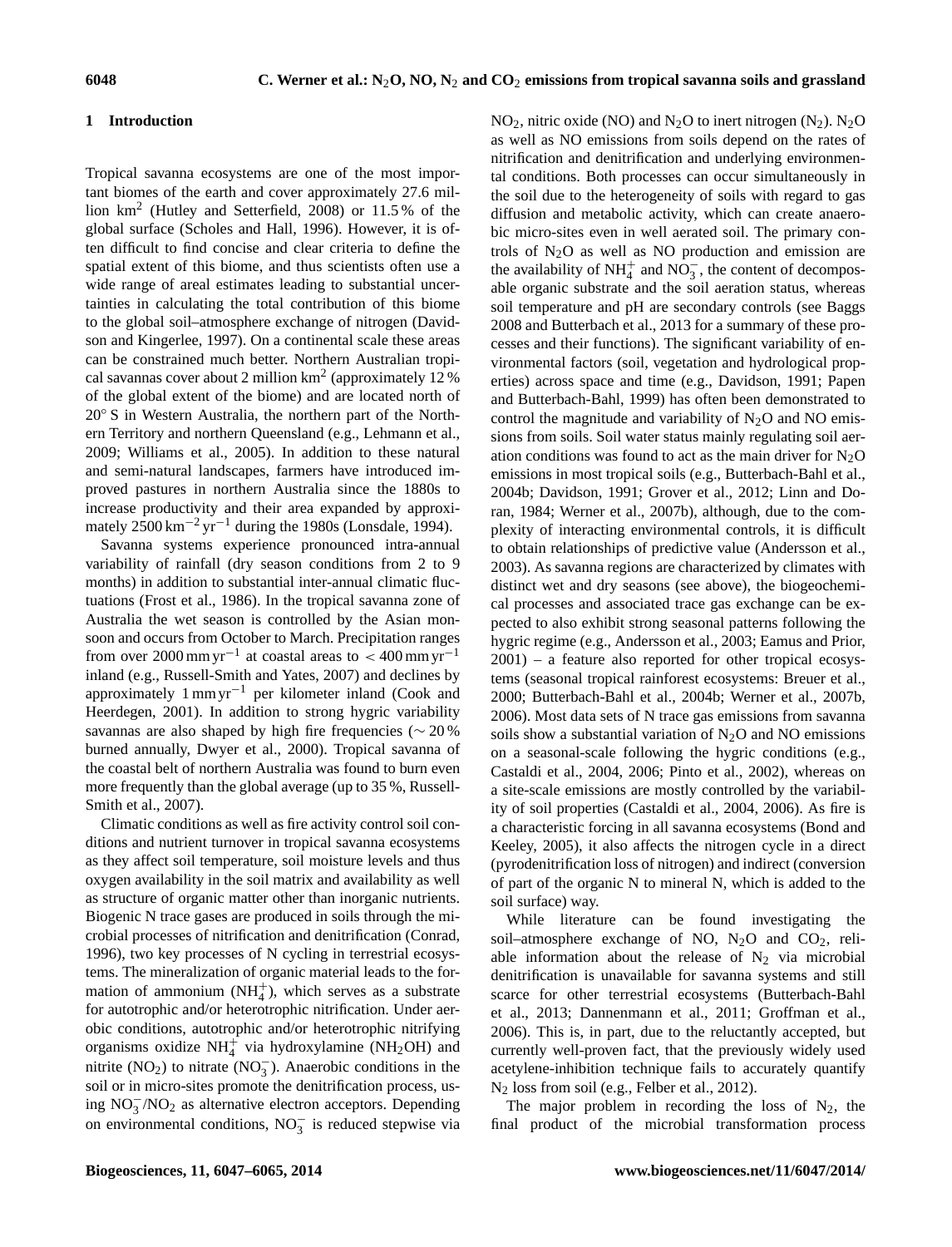

**Figure 1.** Climatic conditions at sampling sites (data: Bureau of Meteorology, Australia, [http://www.bom.gov.au,](http://www.bom.gov.au) years 1981–2010).

denitrification, is its abundance in the atmosphere and thus, precise measurements of  $N_2$  production of soil have to be carried out with great sophistication. High-quality measurements are commonly only available from laboratory measurements under a controlled atmosphere using the gas-flow helium incubation method (Butterbach-Bahl et al., 2002) or by tracking the fate of  $^{15}$ N-labelled substrate (e.g., Rolston et al., 1978). However, both methods are costly and timeconsuming, and thus severely limiting the feasibility of largescale replication experiments. As a consequence measurements of  $N_2$  emissions from soils of terrestrial ecosystems remain scarce (Butterbach-Bahl et al., 2013). Nevertheless, reliable  $N_2$  measurements are a valuable tool in understanding the nitrogen mass balances and biochemistry (Butterbach-Bahl et al., 2013).

In order to investigate gaseous emissions of  $C(CO<sub>2</sub>)$  and N  $(N_2O, NO, N_2)$  compounds from tropical savanna and grassland systems in northern Australia, we extracted intact soil cores from various field sites and performed a range of incubation experiments under controlled thermal and hygric conditions.

For our study we hypothesize that NO and  $N_2O$  gas fluxes from the investigated savanna systems are generally low (below  $0.1 \text{ kg} \text{ N} \text{ ha}^{-1} \text{ yr}^{-1}$ ), and that re-wetting events have a significant importance not only for NO but also for  $N_2O$ fluxes at annual scale. Moreover, we hypothesized that  $N_2$ fluxes should only occur at soil moisture levels greater 60 % water-filled pore space (WFPS).

The scope of the study was thus (a) to assess the magnitude of trace gas release under a range of environmental conditions typical for tropical savanna systems of northern Australia, (b) to deduce environmental regulators leading to the observed emissions and (c) to contrast the findings from natural savanna soil cores to samples derived from an improved pasture site. We furthermore aim to describe the total annual gaseous loss of nitrogen for such soil and the role of short-lived pulse emissions.

## **2 Material and methods**

## **2.1 Site description and soil core sampling**

In this study we investigated two field sites approximately 30 km east of Darwin, Northern Territory, Australia, and extracted intact soil cores for our laboratory incubation experiments. The first site is located at  $12°30'$  S,  $131°05'E$ at 18–22 m a.s.l., Girraween. Vegetation was *Eucalyptus tetrodonta* and *Eucalyptus miniata* dominated open-forest savanna with a grass layer composed of *Shorgum* spp. and *Heteropogon contortus*. The second site was established on managed grassland at Beatrice Hill Farm, Middle Point, located at  $12°36.5'$  S,  $131°18'$  E, approximately 25 km south-east of the savanna site. The farm estate is a long-term state-owned research station, operated by the Department of Primary Industry and Fisheries, Northern Territory.

This part of the Australian north is characterized by a strong seasonality of precipitation, with a pronounced dry season ranging from May to September. The dry season is followed by a period of intense convective thunderstorms (buildup), which marks the start of the wet season (Cook and Heerdegen, 2001). The long-term annual mean of precipitation for the closest climate station (Middle Point) is 1411 mm (data: [http://www.bom.gov.au,](http://www.bom.gov.au) years 1981–2010; see Fig. 1 for a Walter and Lieth climatic diagram of this station). The dominant amount of annual precipitation (91 %) is received in the wet season, often as heavy afternoon thunderstorms. Due to the strong rainfall intensities, a substantial amount of this water does not penetrate the soil and is transported away via overland flow.

The intensity of the wet season, as well as the total amount of rainfall, varies substantially from year to year. The annual average temperature is  $27^{\circ}$ C and the seasonal temperature variability is less pronounced with a mean daily temperature of 23.1 ◦C during the dry season and up to 29.4 ◦C (monthly means) during the buildup. The daily temperature amplitude varies much stronger with a maximum daily amplitude in July–August and a minimum in February.

At the first site (Girraween, savanna site), a transect of sampling positions was established (Transect 1, T1), stretching approximately 500 m slightly downslope into a small topographical depression (altitudinal difference less than 4 m over the transect distance). At five positions, spaced approximately 100 m, sampling positions were established. Soil cores were extracted at positions P1, P3 and P5 (positions P2 and P4 were not used for this analysis, but to ensure consistent naming, the original position identifiers are used). P1 was located at the upper-most position of the topographic gradient, P3 250 m downslope and P5 at the lowest position.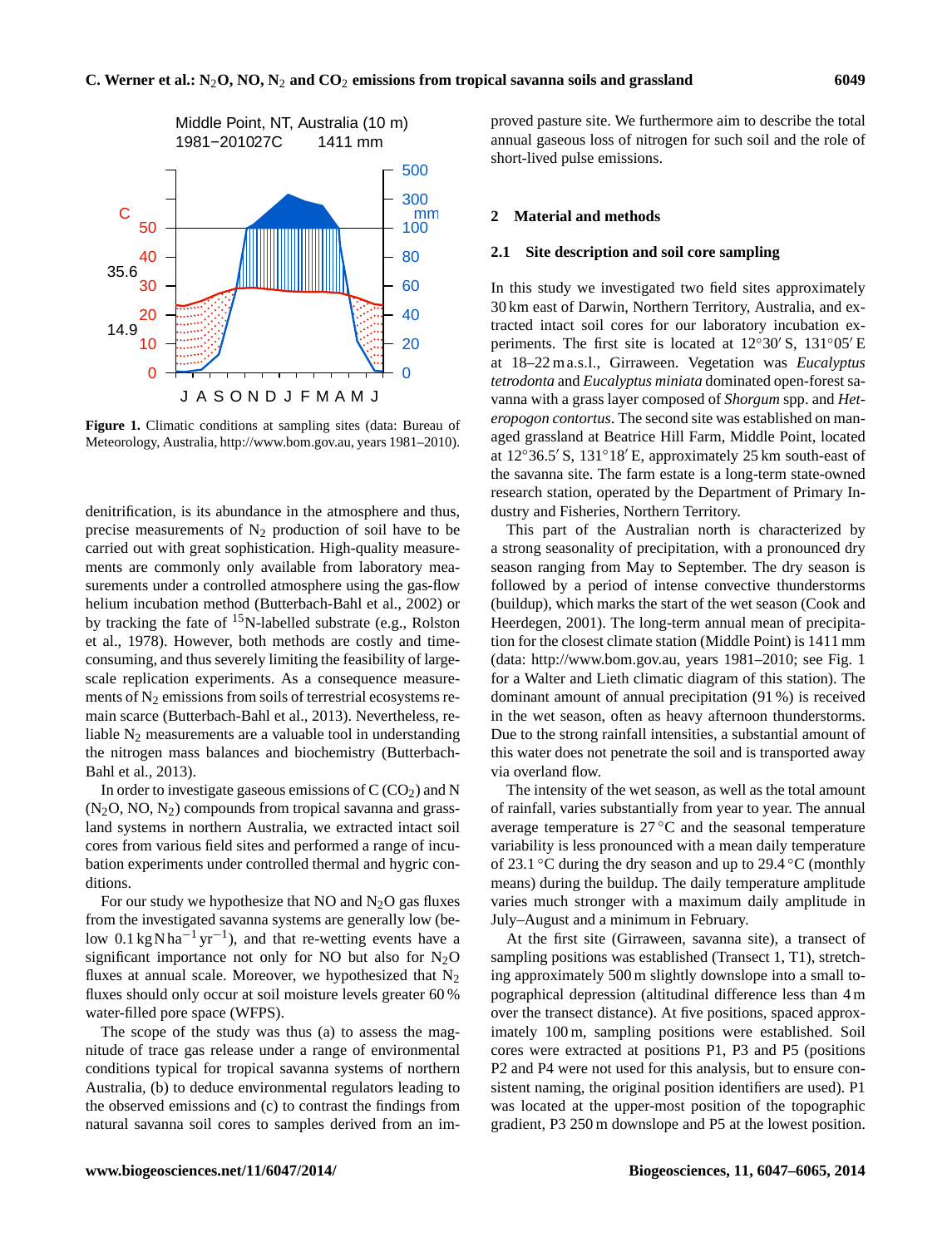The individual sampling positions are referenced as T1P1, T1P3 and T1P5 in the manuscript.

Site T1 is representative of many savanna sites found in the region under comparable hygric conditions (see e.g., Grover et al., 2013; Liveseley et al., 2011) and the typical natural fire regime is a fire for 2 out of 3 years (Hutley et al., 2011). The site was located in a peri-urban environment where fire management in recent years reduced fire frequency (a general phenomena observed for settlements in this region; Elliott et al., 2009) and woody cover was  $\sim$  10 to 20 % higher at this site than the extensive surrounding savanna that is burned more frequently. Managed fires are usually lit frequently (fire return interval approximately 2–3 years) as lowintensity fires early in the dry season reducing the risk of higher intensity late dry season fires (P3, P5). The site P1 was privately owned and was not burned for more than 6 years (D. Georges, personal communication, 2010). Tree cover was highest at P1, while the landscape was more open towards the center of the transect. Tree cover increased again at P5 due to higher water availability at the bottom of the slope (cover approx. 40–50 %).

The improved pasture at the second site was established in the 1960s by clearing savanna vegetation and ploughing and seeding of pangola grass (*Digitaria eriantha*). The area was fertilized annually or every second year with approximately 50 kg phosphorus, 100 kg superphosphate and 100 kg urea in single fertilization events. Buffalo (*Bubalus bubalis*) graze the improved pasture during the wet season and for 3–4 weeks during the dry season (grazing intensity: 1 beast ha<sup> $-1$ </sup> or 0.7 livestockunits  $ha^{-1}$ ), and a herd grazed the site until the soil cores were extracted. The site is referenced as T3P1 throughout the manuscript. This site is representative of floodplain-based grasslands of the Northern Territory, but soil textural composition differs slightly from site T1 (the difference is within site variance encountered in the area and thus deemed acceptable). Furthermore, in contrast to other sites in the area, land use history is well documented.

At each position 12 soil cores were extracted for the incubation experiments under dry season conditions in 2010 and air dried immediately. For this, plastic cylinders (height: 20 cm, diameter: 14 cm) were driven into the soil and the surrounding soil removed. The cores were then carefully lifted from the ground and the bottom of the cylinder sealed with appropriate pipe caps, packed and sent to the laboratory at IMK-IFU, Karlsruhe Institute of Technology (Garmisch-Partenkirchen, Germany) for analysis. The extracted soil cores were divided into three groups of four cores for each sample position. The three groups were used for independent analysis with different moisture levels (WFPS: 25 %, 50 %, 75 %; see section incubation setup for details) and each analysis was replicated with three cores. One soil core was kept as a spare for each position.

#### **2.2 Soil analysis**

Soil organic carbon, total nitrogen, soil texture and soil pH were analyzed by a commercial laboratory for all sampling positions (Dr. Janssen, Gillersheim, Germany). Microbial C and N were measured using the chloroform fumigationextraction technique (Brookes et al., 1985). We sampled and sieved soil from cores of each field position. Three sub-samples were immediately extracted with 60 mL 0.5 M K2SO4, while another three samples were fumigated with chloroform vapor for 24 h and extracted similarly. Total organic carbon (TOC) and total chemically bound nitrogen (TNb) were measured using a TOC analyzer (DIMATOC 2000, Dimatec Analysentechnik GmbH, Essen, Germany) and a coupled chemoluminescence detector, respectively. See Dannenmann et al. (2006) for more details.

# **2.3 Incubation setup and detection of N2O, NO, N<sup>2</sup> and CO<sup>2</sup>**

In order to investigate the C and N trace gas exchange of the soil samples under a variety of environmental controls, we designed an incubation experiment. Soil water content of the stored cores was determined prior to the experiment gravimetrically by drying samples derived from the spare replicate core. The samples were dried at 105 ◦C for 24 h. Bulk density of the samples was also measured (approximately at 10 cm depth,  $n = 3$ ) and used to calculate the pore volume and consequently the amount of water required to reach 25, 50 and 75 % WFPS.

$$
\text{WFPS}[\%] = \frac{W_{\text{vol}}}{\left(1 - \frac{\text{BD}}{2.65}\right)}
$$

W**vol** volumetric water content,

**BD** bulk density  $\text{[g cm}^{-3}\text{]}$ ,

**2.65** particle density  $\text{[g cm}^{-3}\text{]}$ .

The cores were first exposed to  $20^{\circ}$ C temperature for preincubation before the air-dried samples were wetted to the desired soil moisture levels of 25 % WFPS (M25), 50 % WFPS (M50) and 75 % WFPS (M75). To avoid a bias of follow-up measurements, all three soil moisture levels were analyzed with independent cores. The moisture content was adjusted bi-daily by weighing the cores and adding evaporated water at least 1 hour prior to the measurements. Note that the reported average trace gas fluxes were derived by excluding measurements immediately after temperature adjustments (day 0–3 after temperature change) in order to exclude transition effects from raising temperatures. Soil cores were sealed with gas-permeable foil immediately after the sampling procedure to minimize the evaporative loss of water. During the course of the incubation period, the temperature was stepwise increased from 20 to 30 and to  $40^{\circ}$ C. Inbetween measurement events, all soil cores were incubated in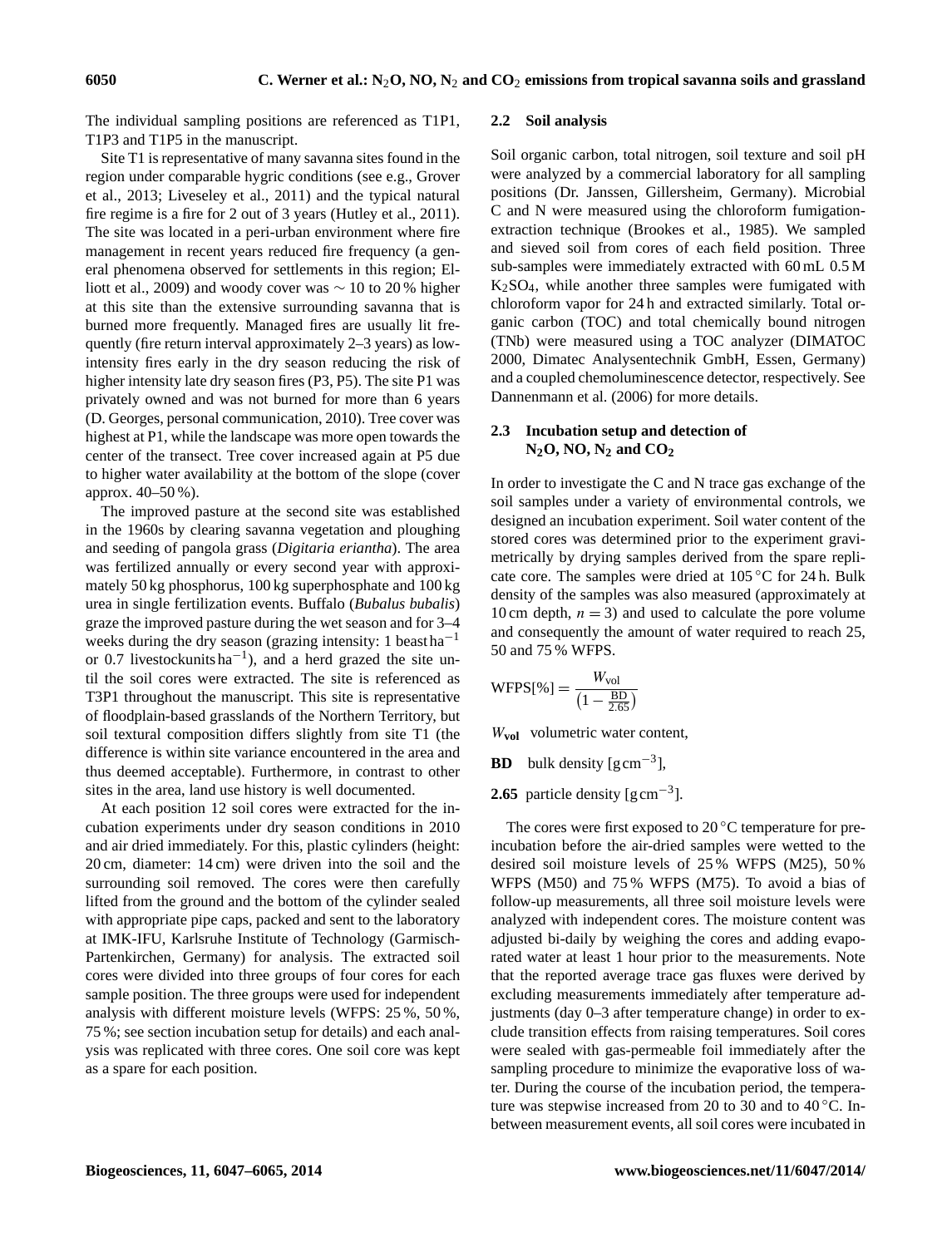

**Figure 2.** Schematic of the incubation setup. The soil moisture level of the cores was kept constant be readding water every second day, the temperature was raised stepwise from 20  $^{\circ}$ C, to 30  $^{\circ}$ C, and finally 40  $^{\circ}$ C. The incubation outlined in this figure was performed three times for separate soil cores (once for each of the three soil moisture levels, WFPS: water-filled pore space).

thermostat cabinets (Lovibond ET 651-8, Tintometer GmbH, Dortmund, Germany) at the prescribed incubation temperature. The cabinets were ventilated with low-flow pumps to prevent  $CO<sub>2</sub>$  enrichment or temperature gradients.

The air-dried soil cores were measured for up to 10 days prior to the initial wetting at each incubation run to record the baseline emission and to test the detection setup.  $N_2O$ , NO and  $CO<sub>2</sub>$  emissions were measured approximately every second to third day. After the initial wetting, soil cores were incubated and measured until the initial pulse event leveled off and flux rates approached a relatively stable emission level. Afterwards, the temperature was raised to 30 ◦C and measurements continued. After approximately 10 days of incubation at  $30^{\circ}$ C, the temperature was increased again by 10 ◦C to 40 ◦C. A schematic of the incubation and measurement schedule is given in Fig. 2 (note that due to laboratory access limitations we did not measure the 40 ◦C incubation step in the M25 run).

The static chamber technique (e.g., Smith et al., 1995) was used to measure  $N_2O$  and  $CO_2$  fluxes. The soil cores were closed with gas-tight lids equipped with a port and septum for gas sampling. The headspace of each of the 12 soil cores (T1P1, T1P3, T1P5 and T3P1;  $n = 3$ ) was determined individually (average headspace volume 1.54 L). Four gas samples of 5 mL chamber air were drawn from the port at 0, 20, 40 and 60 min after closure using 20 mL plastic syringes fitted with three-way stop-cocks and injected into vacuumed sampling veils. The sample veils and a set of veils with standard gas mixture for calibration  $(0.4 \text{ ppmv N}_2O)$ ,  $400$  ppmv  $CO<sub>2</sub>$ ; Air Liquide, Düsseldorf, Germany) were placed into two auto-sampler systems (HT280T, HTA s.r.l., Brescia, Italy) attached to gas chromatograph (SRI 8610C, SRI Instruments, Torrance, CA, USA) systems equipped with a <sup>63</sup>Ni electron detector (ECD) for N<sub>2</sub>O analysis and an flame ionization detector and methanizer for  $CO<sub>2</sub>$  analysis. We used high-purity  $N_2$  as carrier gas and installed Ascarite<sup>®</sup> filter to exclude any interference of  $CO<sub>2</sub>$  on N<sub>2</sub>O detection. Flux rates of  $N_2O$  and  $CO_2$  were calculated from the observed linear increases of sampled chamber air using linear regression (e.g., Papen and Butterbach-Bahl, 1999).

Nitric oxide emissions were measured immediately after sampling for  $N_2O/CO_2$  analysis using a dynamic chamber technique (e.g., Yamulki et al., 1997) and chemoluminescence detector (CLD 770 AL ppt, Ecophysics AG, Durnten, Switzerland). A sealing lid with inlet and outlet fittings was attached to the soil core, and synthetic air (79 %  $N_2$ , 21 %  $O_2$ ) was pumped through the headspace. The NO flux was calculated from the inlet/outlet NO concentrations in a dynamic equilibrium with constant gas flow rate. Steady-state conditions were reached approximately after 20–25 min, and the average detected flow rate over 5 min after this grace period was used to determine the flux. The detector was periodically calibrated in the laboratory with standard gas and a calibration unit (for details see, Butterbach-Bahl et al., 1997).

Following  $N_2O$ ,  $CO_2$  and NO flux measurements of an incubation run (M25, M50 and M75 incubation runs, respectively), soils from the experiments were finally used to measure  $N_2$  fluxes by the helium gas flow technique (Butterbach-Bahl et al., 2002). For this any three replicated soil cores of one sample site were destructively subsampled (2–3 samples per individual core) and stored in the compartments of one helium soil core incubation vessel. The gas flux measurements were conducted after, once again, wetting the soil material to the required moisture level. The closed vessels were then exposed to a series of temperature settings (20  $\rm{^{\circ}C}$ , 30  $\rm{^{\circ}C}$ and  $40^{\circ}$ C).

The custom-build system developed for soil core incubation is described in detail in Dannenmann et al. (2011). The system consists of two vessels for  $N_2$  and  $N_2O$  emissions measurements, and each vessel holds seven soil cores of 4 cm height and  $100 \text{ cm}^3$  volume each, which are incubated together in order to account for soil spatial heterogeneity. Prior to flux measurements, the soil and headspace atmosphere in the vessels are replaced by an artificial gas mixture (20 ppm  $N_2$ , 400 ppb  $N_2$ O and 20 % O<sub>2</sub> in helium) by 2 days of gas flushing from bottom to top through the soil cores. The required extreme gas tightness of the vessels against intrusion of atmospheric  $N_2$  is ensured by double sealings purged with helium, and by placing the incubation vessels with its tubing connections under water (Dannenmann et al., 2011). After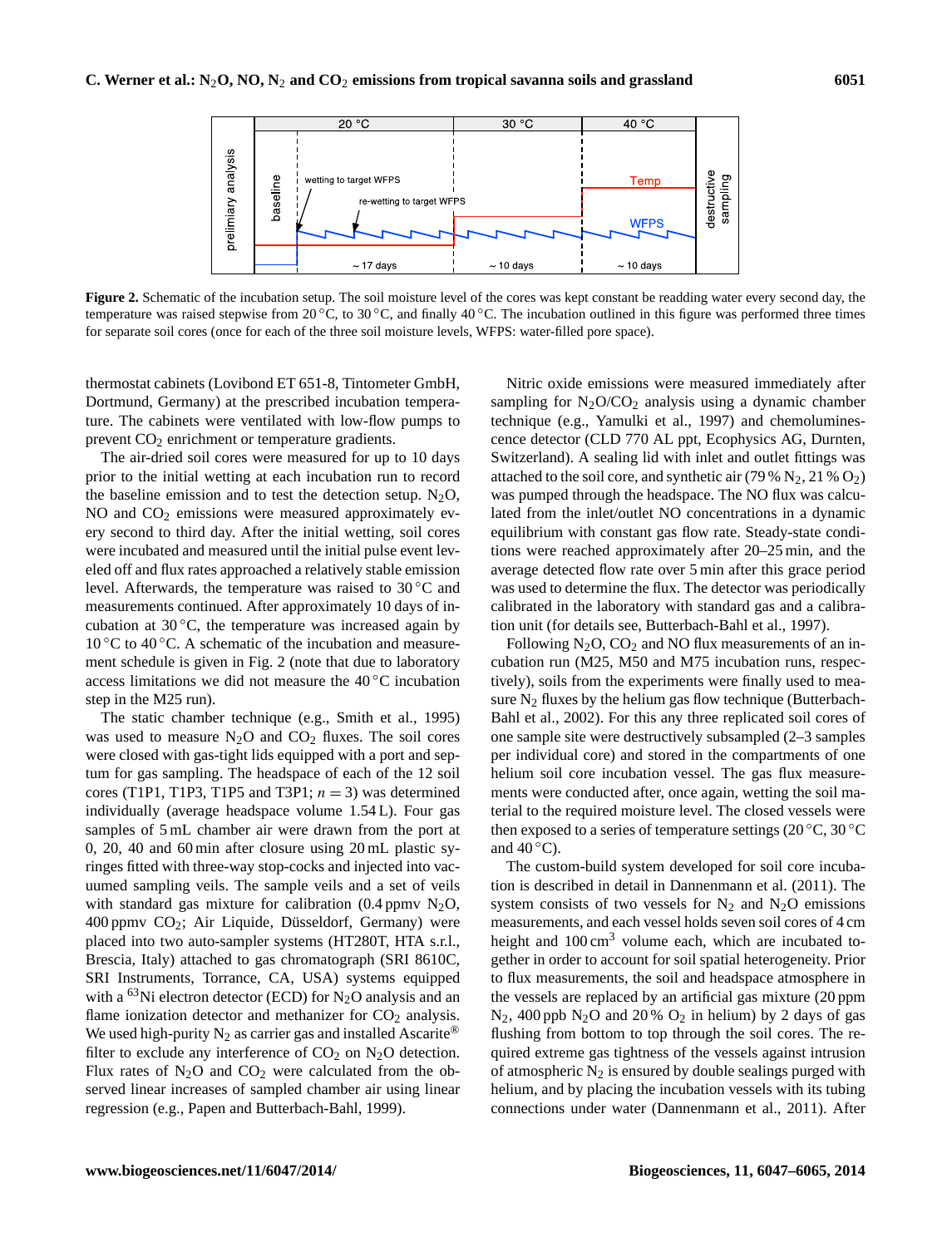the soil and headspace flushing period,  $N_2$  and  $N_2O$  concentrations are measured hourly in the headspace over a period of 8 h in order to allow for calculation of  $N_2$  and  $N_2O$  gas fluxes (Butterbach-Bahl et al., 2002). Similar to previous use of the system (Dannenmann et al., 2011), regular measurements with empty vessels showed no increase of  $N_2$  in the system over the measurement period.

# **2.4 Data analysis and presentation**

All analysis and plotting was carried out using R 2.15 (R Development Core Team, 2011). Differences between measured gas fluxes at the various incubation settings and tests for comparable air-dried soil conditions were investigated using a multiple comparison of means procedure (Herberich et al., 2010), as group sizes and distributions varied substantially in the comparison. Relative importance of environmental factors controlling trace gas emissions was assessed using multiple linear regression analysis and a tool for variance decomposition (proportional marginal variance decomposition, R package relaimpo; see Grömping, 2007). Statistical significance is given at the 95 % difference level ( $p \le 0.05$ ), and error bars denote standard deviation if not specified otherwise.  $N<sub>2</sub>O$  uptake rates are presented as negative emissions.

#### **3 Results**

#### **3.1 Soil analysis**

Physicochemical properties of the sampled soil cores are given in Table 1. All cores had a very sandy texture composition (T1 > 80 %, lower for cores sampled at T3 =  $68\%$ ), but the pasture site T3 had a higher fraction of clay (15 %). Note that this discrepancy is within the landscape variability encountered in this area. Bulk density was highest at position T1P5 (1.7  $\text{g cm}^{-3}$ ) and in a range of 1.4 to 1.5  $\text{g cm}^{-3}$ for the other soil cores. Soil pH was ranging from 4.4 to 5.1. At 0.8 and 0.7 %, total organic carbon was very low for sites T1P3 and T1P5, respectively, higher at the grassland site T3P1 (1.5 %) and highest for site T1P1 (2.8 %). Total nitrogen concentrations were also low and ranged between 0.04 % and 0.1 %. The C/N ratios were also widest for site T1P1 (24.1) and most narrow for site T1P5 (15.5). With 222.1  $\mu$ g Cg<sup>-1</sup> soil dry weight (sdw) microbial carbon and  $35.7 \,\mu g\,\text{N}\,\text{g}^{-1}$  sdw microbial nitrogen, the samples from the improved pasture site were approximately 2.3–3.6 times (carbon) and 4.7–7.8 times (nitrogen) richer, respectively, in microbial nitrogen than the samples from natural savanna (T1).

Ammonium concentrations were low for the soil samples from the savanna transect positions ranging from 2.4 to 3.9  $\mu$ g N g<sup>-1</sup> sdw, but almost a magnitude higher for the sampled grassland site (23.6  $\mu$ g Ng<sup>-1</sup> sdw). Nitrate concentrations did not vary significantly between the two sampled sites  $(T1: 5.5-12.1 \mu g N, g^{-1} s dw, T3: 9.7 \mu g N, g^{-1} s dw).$ 

#### **3.2 Gas fluxes**

# **3.2.1 CO<sup>2</sup> emissions**

The  $CO<sub>2</sub>$  baseline emissions during pre-incubation (unwatered, 20 °C) were  $0.1 \pm 2.7 \,\text{mgC m}^{-2} \,\text{h}^{-1}$  (T1) and  $1.0 \pm$  $3.8 \text{ mgC m}^{-2} \text{h}^{-1}$  (T3) and not significantly different between transect positions or transects. Immediately after watering the soil cores,  $CO<sub>2</sub>$  emissions rose for all three watering levels (M25, M50 and M75) and all replicates (see Fig. 3). Peak emissions generally occurred immediately after watering (day 0 of incubation section: D0), and emissions at the following day  $(D+1)$  dropped to 70%  $(M25)$ , 38 % (M50) and 37 % (M75) of the initial pulse emission response recorded at D0. After 2 days  $(D+2)$ , CO<sub>2</sub> emissions declined further to levels of 26–34 % before stabilizing at those levels and eventually increasing again (see Fig. 3). During the pulse emission event (D0−D+2), the average  $CO_2$  emission was  $62.8 \pm 43.7$  mg C m<sup>-2</sup> h<sup>-1</sup> (min: 7.7 mg C m<sup>-2</sup> h<sup>-1</sup>, max: 195.1 mg C m<sup>-2</sup> h<sup>-1</sup>). Pulse intensity was found to differ significantly between natural savanna soil cores of transect T1  $(55.5 \pm 39.8 \text{ mgC m}^{-2} \text{h}^{-1})$  and improved pasture at transect T3 (75.1  $\pm$  46.4 mg C m<sup>-2</sup> h<sup>-1</sup>), but not between individual transect positions. After the initial pulse event,  $CO<sub>2</sub>$  emissions remained relatively stable for all three moisture levels at  $20^{\circ}$ C soil temperature (Fig. 3). The immediate emission after initial watering indicates that the release is predominately a physical displacement rather than microbially driven. Average CO<sub>2</sub> emissions at 20 °C (after the pulse event) were 19.2  $\pm$  $6.4 \text{ mg}\text{C}\text{m}^{-2}\text{h}^{-1}$  (M25),  $23.1 \pm 6.9 \text{ mg}\text{C}\text{m}^{-2}\text{h}^{-1}$  (M50) and  $36.2 \pm 18.5$  mg C m<sup>-2</sup> h<sup>-1</sup> (M75), indicating a direct link between soil moisture and  $CO<sub>2</sub>$  emission strength. Fluxes recorded at M75 were significantly higher than those obtained at M25 and M50 ( $p < 0.001$ ). In contrast to the pulse emission, CO<sub>2</sub> emissions from T3 (30.5  $\pm$  $16.2 \text{ mgC m}^{-2} \text{h}^{-1}$ ) were not significantly higher than those from T1 (25.2  $\pm$  13.9 mg Cm<sup>-2</sup>h<sup>-1</sup>). No significant difference between individual transect positions was detected. It is noteworthy that  $CO<sub>2</sub>$  emissions for some individual cores (T1P1R1, T1P3R1; R1 being the replicate number to identify a individual core) were substantially higher for M75 conditions than those from the other two replicates, resulting in high standard deviations. At  $30^{\circ}$ C soil temperature, average  $CO<sub>2</sub>$  emissions were again not found to differ significantly between T1  $(36.0 \pm 17.2 \text{ mgC m}^{-2} \text{ h}^{-1})$  and T3  $(43.3 \pm 20.8 \text{ mg C m}^{-2} \text{h}^{-1}, n = 45)$ , but moisture levels were again significantly correlated with higher emissions (M25:  $34.1 \pm 14.5$  mg Cm<sup>-2</sup>h<sup>-1</sup>, M50:  $35.6 \pm 20.4$  mg Cm<sup>-2</sup>h<sup>-1</sup>, M75:  $44.0 \pm 18.6$  mg C m<sup>-2</sup>h<sup>-1</sup>). No significant differences were recorded for  $CO<sub>2</sub>$  fluxes from cores originating from different transect positions, indicating that physicochemical soil properties did not have a major influence on  $CO<sub>2</sub>$  emissions. Since no data is available from the  $40\degree C$  incubation temperature run with M25 cores, we do not report results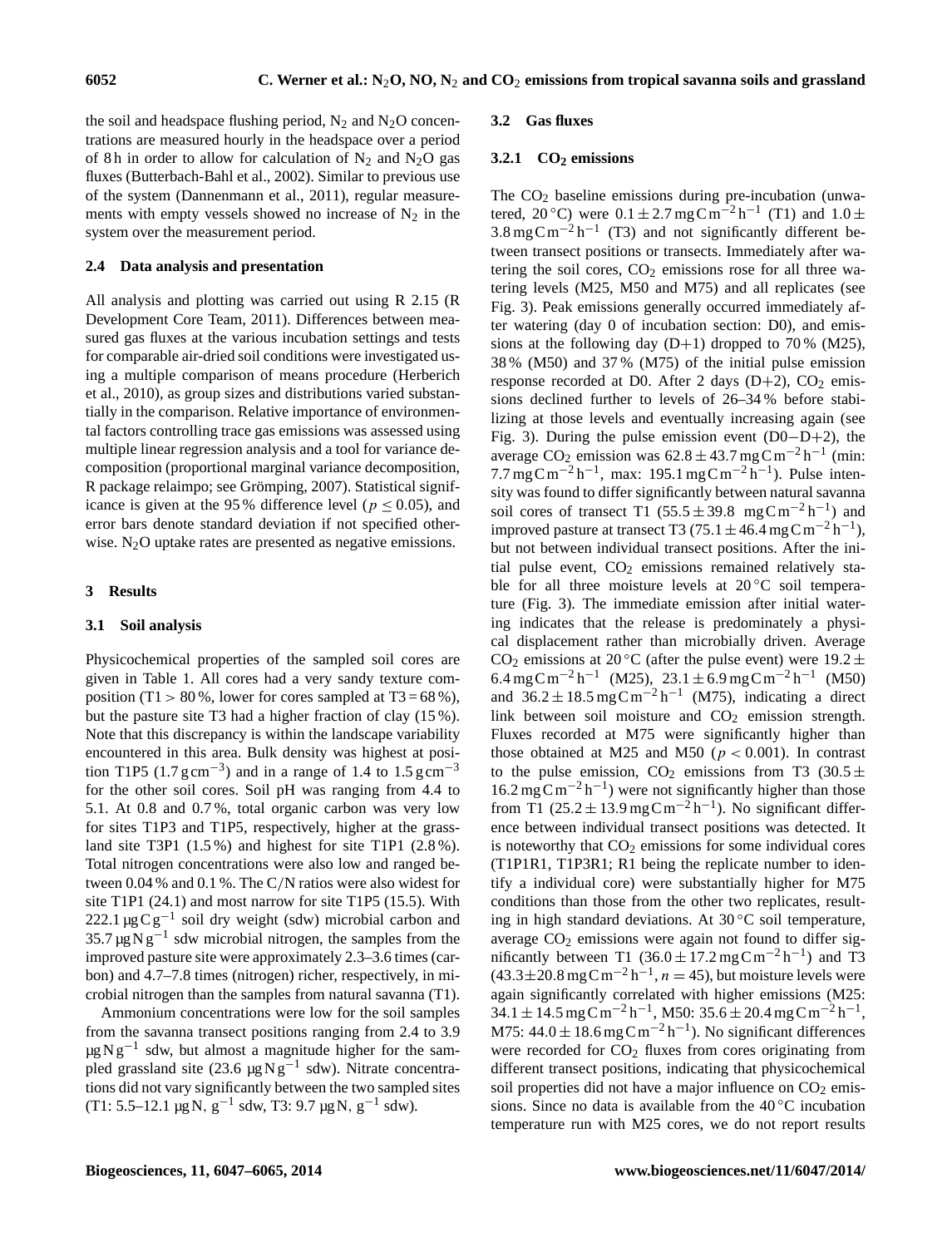

Figure 3. Average CO<sub>2</sub> emission per site (savanna: T1P1, T1P3, T1P5; grassland: T3P1) for three soil moisture (black: 25 % water-filled pore space (WFPS), red: 50 % WFPS, green 75 % WFPS) and three temperature levels (*x* axis days since incubation change/negative values indicate pre-incubation period; error bars: standard deviation;  $n = 3$ ).

for transect positions or transects, as the higher moisture levels (M50 and M75 only) lead to biased mean fluxes due to the strong response of  $CO<sub>2</sub>$  fluxes to moisture levels. See the discussion section for an in-depth analysis of temperature effects on emissions.

# **3.2.2 N2O emissions**

Nitrous oxide emissions under pre-incubation conditions were low and did not differ significantly between transect positions or transects (T1:  $0.0 \pm 1.4 \,\mathrm{\mu g\,Nm^{-2}\,h^{-1}}$ , T3:  $-0.2 \pm 1.9 \,\text{\ensuremath{\mu}g\,N\,m^{-2}\,h^{-1}}$ ). We measured low N<sub>2</sub>O uptake or zero N2O flux for 8 out of 12 cores at pre-incubation conditions (min:  $-6.2 \mu g N m^{-2} h^{-1}$ ), but variance ranged from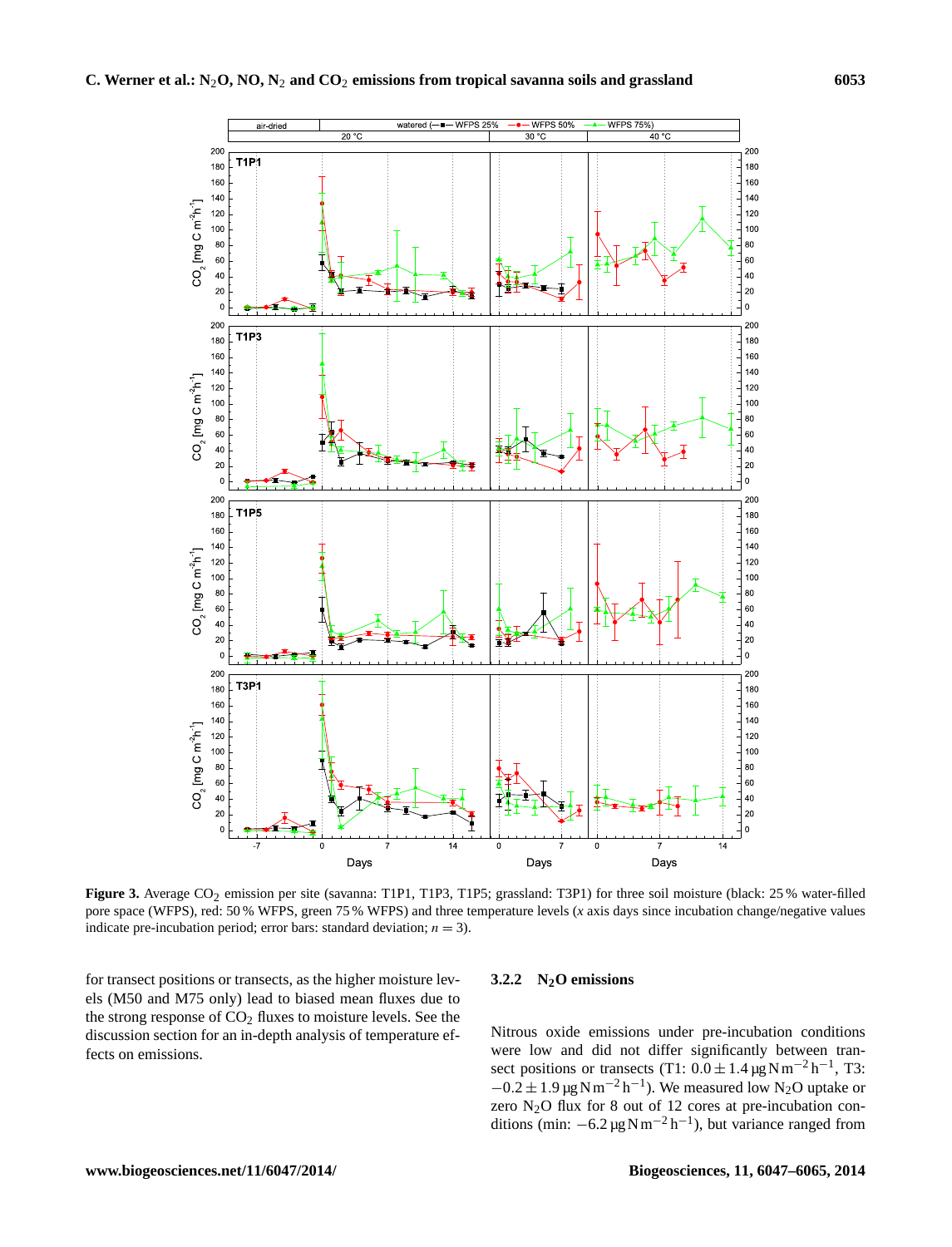| Land use | Pos.                          | Soil texture $(\%)$ |      |      | BD                    | Org. C | Total N | pH  | Microbial biomass $(*)$ |      | NH <sub>4</sub> | $NO_2^-$ |
|----------|-------------------------------|---------------------|------|------|-----------------------|--------|---------|-----|-------------------------|------|-----------------|----------|
|          |                               | Sand                | Silt | Clay | $(g \text{ cm}^{-3})$ | (% )   | (% )    |     |                         | N    | $(*)$           |          |
| Natural  | T1 P1                         | 81                  | 12   |      | 1.4                   | 2.8    | 0.1     |     | 97.5                    | 18.4 | 3.1             | 12.1     |
| savanna  | T1 P3                         | 87                  | 8    | 5    | 1.5                   | 0.8    | 0.04    | 4.4 | 81.8                    | 21.0 | 3.9             | 7.2      |
|          | T1 P5                         | 87                  | 10   | 3    | 1.7                   | 0.7    | 0.05    | 5.1 | 61.0                    | 14.5 | 2.4             | 5.5      |
| Pasture  | T <sub>3</sub> P <sub>1</sub> | 68                  | 17   | 15   | 1.5                   | 1.5    | 0.1     | 4.6 | 222.1                   | 23.3 | 23.6            | 9.7      |

Table 1. Physicochemical properties of the sampled soil and mean microbial biomass (sampling depth 0–20 cm; <sup>∗</sup> µg C/N g [dry weight] soil<sup>-1</sup>; BD: bulk density).

0.3 to  $3.6 \,\mathrm{\upmu g\,Nm^{-2}\,h^{-1}}$ . Increased N<sub>2</sub>O emissions were detected immediately after watering the cores (D0), but average emissions during the defined peak event  $(D0 - D + 2)$ were relatively modest for 33 out of 36 cores sampled at T1  $(\text{avg.: } 3.2 \pm 3.1 \,\mu\text{g} \,\text{N} \,\text{m}^{-2} \,\text{h}^{-1}, \text{max: } 13.7 \,\mu\text{g} \,\text{N} \,\text{m}^{-2} \,\text{h}^{-1})$  and T3 (avg.:  $4.9 \pm 6.2 \,\mu g \,\mathrm{N m^{-2} h^{-1}}$ , max:  $24.2 \,\mu g \,\mathrm{N m^{-2} h^{-1}}$ ), but the results for T1 and T3 were not significantly different. Very strong  $N_2O$  emissions were recorded for three individual cores at M75 (T1P1R1:  $85.8 \,\mathrm{\mu g N m^{-2} h^{-1}}$ , T1P1R2:  $106.2 \,\mathrm{\upmu g\,Nm^{-2}\,h^{-1}}$ , T1P3R1:  $180.2 \,\mathrm{\upmu g\,Nm^{-2}\,h^{-1}}$ ) after a delay of 2 or 6 days and remained systematically higher throughout the incubation experiment (see Fig. 4). Due to their distinctly different emission patterns, those three cores are excluded from further analysis here and discussed in detail at the end of this section. Intensity of pulse emissions correlated positively with saturation levels (M25:  $2.7 \pm 3.2 \,\mathrm{\mu g\,Nm^{-2}\,h^{-1}}$ , M50:  $3.2 \pm 4.1 \,\mathrm{\mu g\,Nm^{-2}\,h^{-1}}$ , M75:  $5.8 \pm 5.0 \,\text{\mu g N m}^{-2} \text{h}^{-1}$ ). After the initial pulse, N<sub>2</sub>O emissions at 20 °C were  $1.2 \pm 3.8 \,\mu g \,\text{N m}^{-2} \,\text{h}^{-1}$  (T1) and  $0.6 \pm$ 1.0 μg N m<sup>-2</sup> h<sup>-1</sup> (T3), and no significant differences were detected for transect positions or transects. At  $30^{\circ}$ C, N<sub>2</sub>O emissions increased slightly to  $1.4 \pm 1.8 \,\mu g N m^{-2} h^{-1}$  (T1) and  $2.6 \pm 5.1 \,\text{\mu g N m}^{-2} \text{h}^{-1}$  (T3). At 40 °C, N<sub>2</sub>O emission substantially increased over the results obtained at  $30^{\circ}$ C, but due to missing results for the M25 incubation run, we do not report site averages here.

# **3.2.3 NO emissions**

Pre-incubation emissions were  $6.7 \pm 4.3 \,\mathrm{\mu g}\,\mathrm{N}\,\mathrm{m}^{-2}\,\mathrm{h}^{-1}$  (T1) and  $7.0 \pm 5.0 \,\text{\mu g N m}^{-2} \text{h}^{-1}$  (T3), and no significant differences were detected between the transect positions or transects. Large NO emission pulses of 27.7–306.5  $\mu$ g N m<sup>-2</sup> h<sup>-1</sup> were recorded after the addition of water at D0 (see Fig. 5). Furthermore, NO emission strength was negatively correlated with water saturation (M25:  $141.2 \pm$ 70.9  $\mu$ g N m<sup>-2</sup> h<sup>-1</sup>, M50: 48.4 ± 26.6  $\mu$ g N m<sup>-2</sup> h<sup>-1</sup>, M75:  $22.1 \pm 15.2 \,\mathrm{\mu g\,N\,m^{-2}\,h^{-1}}$ , and pulse strength did not significantly differ between transects. NO emissions on the following day  $(D+1)$  dropped sharply to 16% (M25), 40% (M50) and 28 % (M75) of the initial pulse emission response at D0. After 2 days (D+2), NO emissions further decreased to 10–26 % of the emission of D0. After the initial pulse, average NO emissions at 20 ◦C were below pre-incubation levels and ranged from  $3.2 \pm 1.8$  to  $5.8 \pm 2.9$  µg N m<sup>-2</sup> h<sup>-1</sup> for the four transect positions being  $4.9 \pm 2.7 \,\mu$ g N m<sup>-2</sup> h<sup>-1</sup> at T1 and  $3.2 \pm 1.8 \,\mathrm{\upmu g\,Nm^{-2}\,h^{-1}}$  at T3 (differences not significant). NO emissions increased at 30 ℃ incubation temperature to 6.7±4.3 µg N m<sup>-2</sup> h<sup>-1</sup> (T1) and 6.5±6.9 µg N m<sup>-2</sup> h<sup>-1</sup> (T3). At 40 ℃, a marked increase of NO emission was observed for the majority of soil cores watered to 50 % WFPS (for 5 of the 12 cores increase from 30 to 40  $°C > 200\%$ , for 11 of 12 cores  $>60\%$ ) while NO emissions at 75% WFPS only increased slightly or remained constant (see Fig. 5). Again, as no M25 measurements are available, we do not give site averages for  $40^{\circ}$ C, but the significant increase of NO emissions can be highlighted when M50 and M75 NO emissions obtained at  $40^{\circ}$ C are compared to the fluxes measured under 30 ◦C. NO emissions under medium moisture levels (M50) increased from  $6.7 \pm 5.1 \,\mathrm{\upmu g\,Nm^{-2}\,h^{-1}}$  at 30 °C to  $52 \pm 87.5 \,\text{\mu g N m}^{-2} \,\text{h}^{-1}$ , while high moisture levels (M75) only led to an increase of  $5.0 \pm 4.9 \,\text{\mu g N m}^{-2} \,\text{h}^{-1}$ to  $11.5 \pm 13.7 \,\text{\mu g N m}^{-2} \text{h}^{-1}$ . A negative correlation between moisture levels and NO emission strength was observed for all episodes of the incubation experiment. We did not detect significant differences between both land use types for temperatures up to 30  $\degree$ C, but at 40  $\degree$ C, NO emission was significantly higher at the savanna transect than at the improved pasture.

# **3.2.4 N<sup>2</sup> emissions**

An incubation setup with the same number of replications as performed for  $N_2O$ , NO and  $CO_2$  measurements was not feasible due to the time required to perform a single  $N_2$  measurement (see Sect. 2.3). We thus report results as transect averages (T1,  $n = 3$ ) and single measurement incubation results (T3). However, in each measurement cycle, soil from all replicate cores was pooled in the sampling cuvette and thus, the results are based on multi-core soil conditions (in case of T3 without true measurement replication). Dinitrogen emissions varied between 16.7 and 2350.4  $\mu$ g N m<sup>-2</sup> h<sup>-1</sup>. As shown in Table 2,  $N_2$  emissions were strongly influenced by water saturation. Average  $N_2$  emissions increased from M50 to M75 by a factor of 11 to 16 for savanna soil (T1), whereas emission strength did not differ between M25 and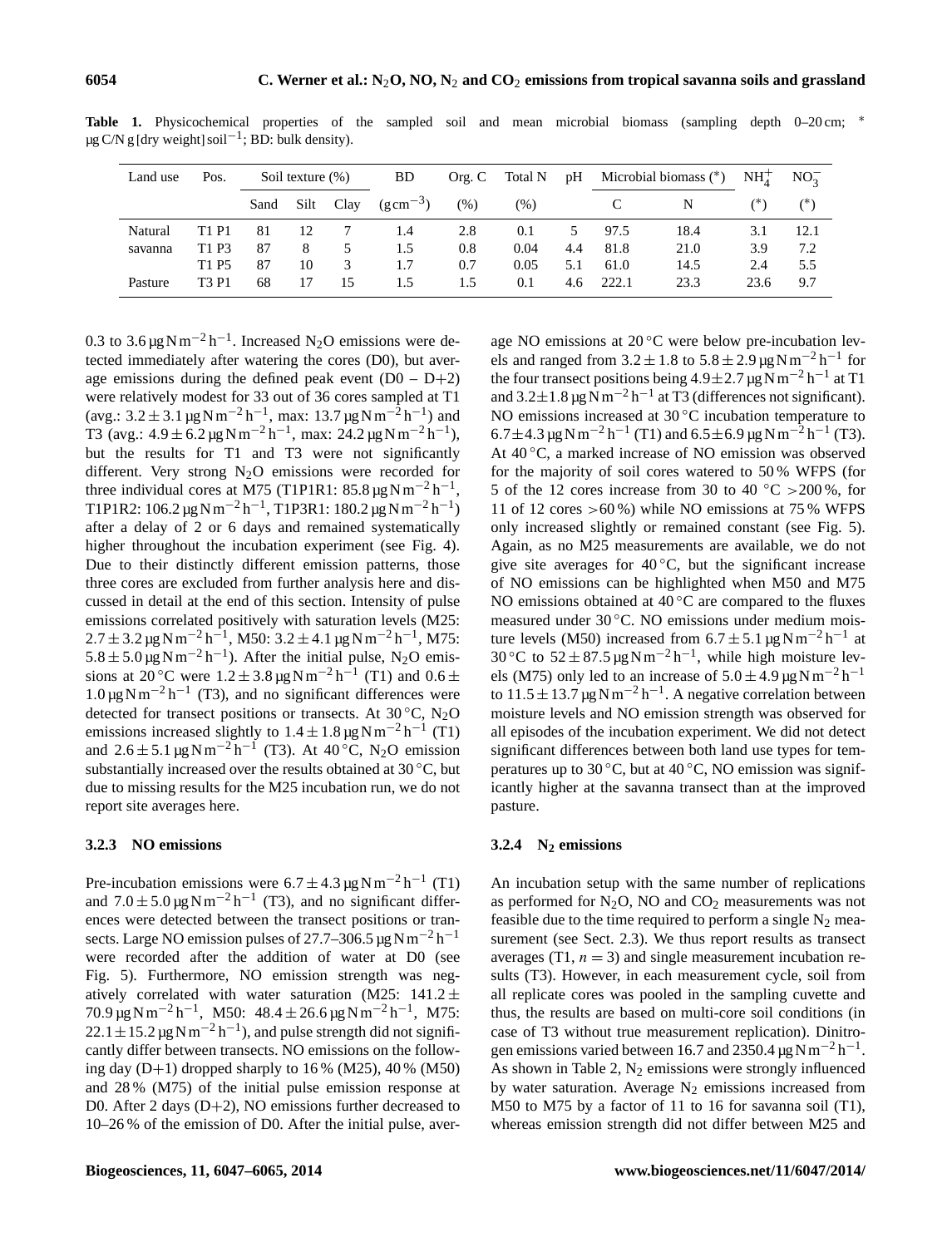

Figure 4. Average N<sub>2</sub>O emission per site (savanna: T1P1, T1P3, T1P5, grassland: T3P1) for three soil moisture (black: 25 % water-filled pore space (WFPS), red: 50 % WFPS, green 75 % WFPS) and three temperature levels  $(x \text{ axis days since incubation change/negative values})$ indicate pre-incubation period, error bars: standard deviation,  $n = 3$ ).

M50. Although no true replication is available for T3 results, a similar pattern can be observed, but we do not contrast results from the two transects due to differences in sample numbers.

In general,  $N_2$  emissions dominate the gaseous nitrogen losses at T1 (see Table 3). While  $N_2O$  emissions only account for 0.3–3.6 % of gaseous N losses,  $N_2$  emissions represent up to 99.3%. Note that inclusion of  $N_2O$  outlier emissions reduced the share of  $N_2$  losses only by one percent (Table 3). NO emissions contributed to 5.6–16.5 % at low to medium soil saturations and 20 to  $30^{\circ}$ C soil temperatures. Only at  $40^{\circ}$ C and medium soil saturation (M50) did NO emissions account for a substantial fraction of total N losses to the atmosphere (43.2 %). At high water saturation, NO emissions were insignificant and contributed only 0.3–1.1 %.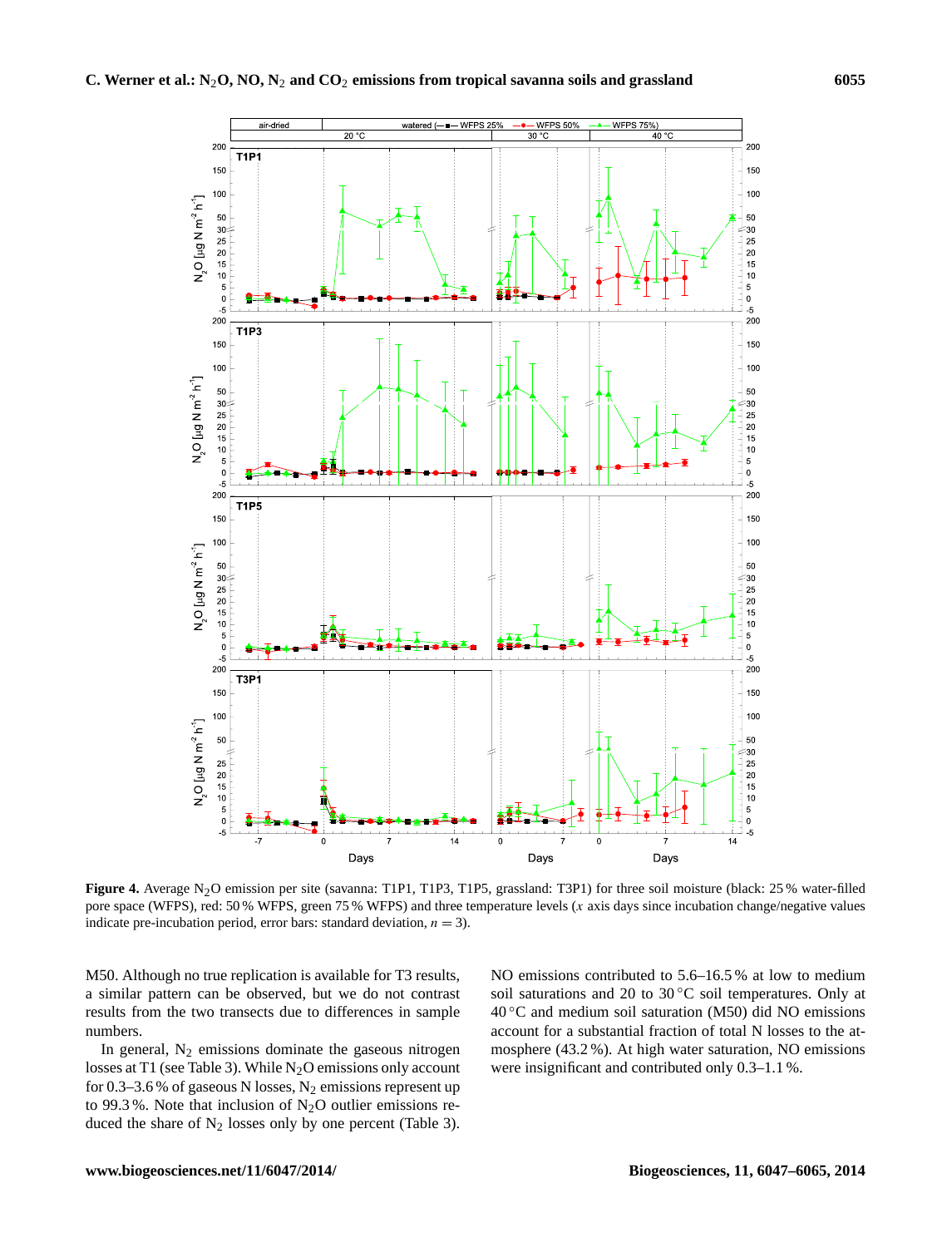|                                                                         |                                                                                           |                  | Transect                                                                       |                                  |                |  |  |  |  |  |  |  |
|-------------------------------------------------------------------------|-------------------------------------------------------------------------------------------|------------------|--------------------------------------------------------------------------------|----------------------------------|----------------|--|--|--|--|--|--|--|
|                                                                         |                                                                                           | 25               | 50                                                                             | 75                               |                |  |  |  |  |  |  |  |
| carbon dioxide (mg CO <sub>2</sub> -C m <sup>-2</sup> h <sup>-1</sup> ) |                                                                                           |                  |                                                                                |                                  |                |  |  |  |  |  |  |  |
|                                                                         | 20                                                                                        | $19.7 \pm 6.8$   | $21.5 \pm 5.6$                                                                 | $33.3 \pm 18.7$                  | T1             |  |  |  |  |  |  |  |
|                                                                         |                                                                                           | $17.6 \pm 5.0$   | $28.1 \pm 8.7$                                                                 | $45.1 \pm 15.9$                  | T <sub>3</sub> |  |  |  |  |  |  |  |
|                                                                         | 30                                                                                        | $32.0 \pm 15.9$  | $25.4 \pm 15.5$                                                                | $66.1 \pm 20.2$                  | T1             |  |  |  |  |  |  |  |
| Temperature [°C]                                                        |                                                                                           | $38.8 \pm 14.4$  | $18.6 \pm 8.7$                                                                 | $31.3 \pm 18.3$                  | T3             |  |  |  |  |  |  |  |
|                                                                         | 40                                                                                        |                  | $53.6 \pm 26.0$                                                                | $75.8 \pm 30.3$                  | T1             |  |  |  |  |  |  |  |
|                                                                         |                                                                                           |                  | $31.6 \pm 10.8$                                                                | $38.4 \pm 12.4$                  | T3             |  |  |  |  |  |  |  |
|                                                                         | nitrous oxide ( $\mu$ g N <sub>2</sub> O-N m <sup>-2</sup> h <sup>-1</sup> ) <sup>a</sup> |                  |                                                                                |                                  |                |  |  |  |  |  |  |  |
|                                                                         | 20                                                                                        | $0.3 \pm 0.4$    | $0.5 \pm 0.6$                                                                  | $3.6 \pm 7.2$ (13.7 $\pm$ 29.0)  | T1             |  |  |  |  |  |  |  |
|                                                                         |                                                                                           | $0.3 \pm 0.3$    | $0.5 \pm 0.7$                                                                  | $1.1 \pm 1.4$                    | T3             |  |  |  |  |  |  |  |
|                                                                         | 30                                                                                        | $0.6 \pm 0.4$    | $1.5 \pm 2.4$                                                                  | $3.1 \pm 1.2$ (9.6 $\pm$ 12.4)   | T1             |  |  |  |  |  |  |  |
| Temperature [°C]                                                        |                                                                                           | $0.4 \pm 0.2$    | $1.9 \pm 2.3$                                                                  | $8.2 \pm 10.2$                   | T3             |  |  |  |  |  |  |  |
|                                                                         | 40                                                                                        |                  | $5.4 \pm 4.8$                                                                  | $13.7 \pm 9.4$ (19.6 $\pm$ 15.3) | T1             |  |  |  |  |  |  |  |
|                                                                         |                                                                                           |                  | $4.1 \pm 4.4$                                                                  | $17.1 \pm 14.5$                  | T3             |  |  |  |  |  |  |  |
| nitric oxide ( $\mu$ g NO-N m <sup>-2</sup> h <sup>-1</sup> )           |                                                                                           |                  |                                                                                |                                  |                |  |  |  |  |  |  |  |
| Temperature [°C]                                                        | 20                                                                                        | $6.4 \pm 2.4$    | $4.9 \pm 2.1$                                                                  | $3.4 \pm 2.6$                    | T1             |  |  |  |  |  |  |  |
|                                                                         |                                                                                           | $3.6 \pm 1.7$    | $4.2 \pm 1.7$                                                                  | $1.7 \pm 1.1$                    | T3             |  |  |  |  |  |  |  |
|                                                                         | 30                                                                                        | $9.1 \pm 4.8$    | $6.1 \pm 3.1$                                                                  | $3.5 \pm 2.4$                    | T1             |  |  |  |  |  |  |  |
|                                                                         |                                                                                           | $3.2 \pm 1.5$    | $8.4 \pm 9.0$                                                                  | $9.5 \pm 8.2$                    | T3             |  |  |  |  |  |  |  |
|                                                                         | 40                                                                                        |                  | $65.0 \pm 97.8$                                                                | $13.2 \pm 15$                    | T1             |  |  |  |  |  |  |  |
|                                                                         |                                                                                           |                  | $12.9 \pm 11.0$                                                                | $6.1 \pm 6.7$                    | T3             |  |  |  |  |  |  |  |
|                                                                         |                                                                                           |                  | dinitogen (µg N <sub>2</sub> -N m <sup>-2</sup> h <sup>-1</sup> ) <sup>b</sup> |                                  |                |  |  |  |  |  |  |  |
|                                                                         | 20                                                                                        | $107.6 \pm 82.8$ | $65.3 \pm 26.5$                                                                | $1041.1 \pm 255.8$               | T1             |  |  |  |  |  |  |  |
|                                                                         |                                                                                           | 400.6            | 110.1                                                                          | 1281.2                           | T3             |  |  |  |  |  |  |  |
|                                                                         | 30                                                                                        | $45.4 \pm 33.2$  | $56 \pm 13$                                                                    | $627.4 \pm 789.1$                | T1             |  |  |  |  |  |  |  |
|                                                                         |                                                                                           | 311.3            | 118.9                                                                          | 348.3                            | T3             |  |  |  |  |  |  |  |
| Temperature [°C]                                                        | 40                                                                                        | NA               | $79.9 \pm 11.5$                                                                | $1201 \pm 1625$                  | T1             |  |  |  |  |  |  |  |
|                                                                         |                                                                                           |                  | 207.0                                                                          | 614.4                            | T3             |  |  |  |  |  |  |  |

Table 2. Average CO<sub>2</sub>, N<sub>2</sub>O, NO and N<sub>2</sub> emission at different moisture and temperature incubation settings (fluxes reported post-pulse; <sup>a</sup> value excluding outliers/brackets including outliers;  $b_{N_2}$ : T1  $n = 3$ , T3: no replicates; NA: not available).

# **4 Discussion**

# **4.1 CO<sup>2</sup> emissions**

Decomposition of organic matter and root respiration leads to the emission of  $CO<sub>2</sub>$  from the soil, but since the soil cores were removed from the field and any existing fine roots were cut, the observed fluxes represent only soil respiration  $CO<sub>2</sub>$ efflux. Even though our major focus was on the emission of nitrogen gases,  $CO<sub>2</sub>$  emissions can also be useful as a proxy

to identify the relative availability/production of substrate for the microbial processes responsible for  $N_2O$ , NO and  $N_2$ losses.

Carbon dioxide emissions increased with rising temperature and high moisture levels (Table 2), and soil temperature was identified to have the highest relative importance, followed by soil moisture variations, in explaining the observed  $CO<sub>2</sub>$  emissions (Fig. 6). The strong temperature dependency of decomposition and associated  $CO<sub>2</sub>$  emissions, given a certain moisture level, is well known in the literature and was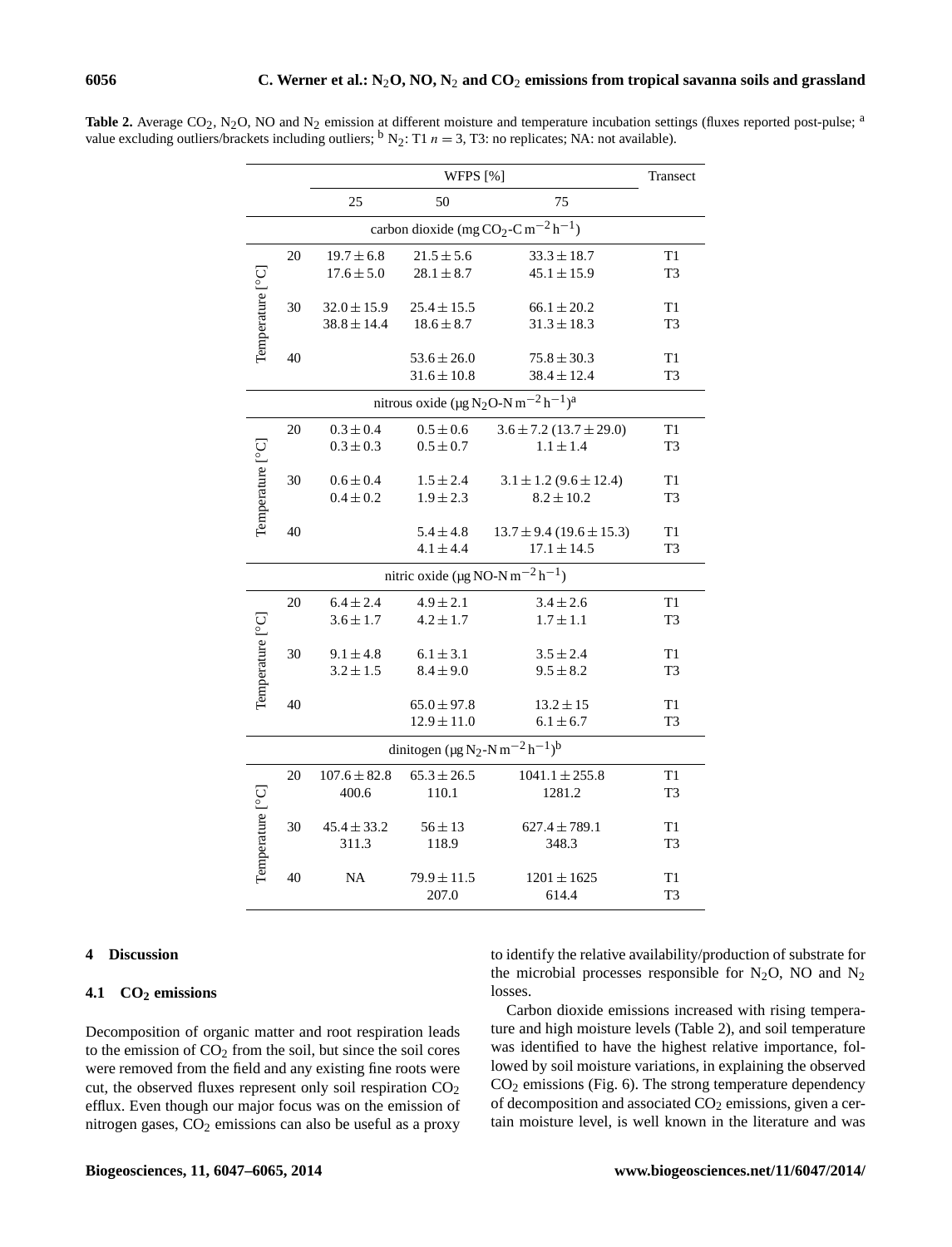**Table 3.** Fractional contribution of N<sub>2</sub>O, NO and N<sub>2</sub> to total gaseous N losses of savanna soil at T1 (units: % of total gaseous N loss,  $N_2O$ : NO:  $N_2$ , <sup>a</sup> value excluding outliers/brackets including outliers, NA: not available).

|                 |    | WFPS [%]      |              |                                                  |  |  |  |  |  |  |
|-----------------|----|---------------|--------------|--------------------------------------------------|--|--|--|--|--|--|
|                 |    | 25            | 50           | 75 a                                             |  |  |  |  |  |  |
| ت<br>ا<br>Temp. | 20 | 0.3:5.6:94.1  | 0.7:6.9:92.4 | 0.3:0.3:99.3(1.7:0.3:98)                         |  |  |  |  |  |  |
|                 | 30 | 1.1:16.5:82.4 | 2.4:9.6:88.1 | 0.5:0.6:99.0(1.6:0.5:97.9)                       |  |  |  |  |  |  |
|                 | 40 | <b>NA</b>     |              | $3.6:43.2:53.2 \quad 1.1:1.1:97.8(1.7:1.1:97.3)$ |  |  |  |  |  |  |

reported for many ecosystems (Raich and Schlesinger, 1992). In general,  $CO<sub>2</sub>$  emissions from tropical savanna in northern Australia were found to increase through the seasons (dry, wet–dry transition, wet), but due to relatively minor seasonal variations in temperature, changes in soil moisture are considered to be the dominant control in these ecosystems (Grover et al., 2012). This was also reported for African savannas (Brümmer et al., 2009a) and the wet–dry tropics of the Amazon Basin (Davidson et al., 2000). Strong break-of-season (pulse) emissions ranging between 100 and  $250 \,\text{mg}\,\text{C}\,\text{m}^{-2}\,\text{h}^{-1}$  were previously reported for natural savanna in Africa (Brümmer et al., 2009a) and are in-line with our observations. We found no significant differences in average CO<sub>2</sub> emissions between pasture cores and cores from the natural savanna site.

# **4.2 N2O emissions**

Measurements of gaseous nitrogen losses from tropical savanna are still scarce in the literature (e.g., Castaldi et al., 2006; Dalal and Allen, 2008; Stehfest and Bouwman, 2006; Steinkamp and Lawrence, 2011) and to our knowledge no previous study investigated the emission of N<sub>2</sub>O, NO and N<sub>2</sub> simultaneously. Annual N<sub>2</sub>O emissions from tropical savanna systems were reported to range from 0.06 to  $1.46$  kg N yr<sup>-1</sup> (mean: 0.6 kg N yr<sup>-1</sup>) and to be lower for Australian savannas (0.06–1.08 kg N yr−<sup>1</sup> , median:  $0.19 \text{ kgN yr}^{-1}$ ) due to drier conditions and smaller amounts of N deposited from the atmosphere (Dalal and Allen, 2008). From previous in situ measurements at an area close to transect T1, it was calculated that soils only acted as minor sinks or sources for N<sub>2</sub>O annually  $(-0.015 \text{ kg} \text{ N} \text{ ha}^{-1} \text{ yr}^{-1}$ ; Livesley et al., 2011), a result also found to be true for savanna soils of the Daly River south of our site, which receives substantially less annual precipitation  $(0.02 \text{ kg} \text{N} \text{ha}^{-1} \text{yr}^{-1})$ , Grover et al., 2012).

For total site exchange, it has to be noted that termite mounds have been identified as hotspots of  $N_2O$  emissions in savannas (e.g., Brümmer et al., 2009b) and are abundant in savannas of tropical Australia (Dawes-Gromadzki, 2008), but the total contribution to the soil–atmosphere exchange is highly variable in space. It was also reported that belowground termite activity can (often only temporarily) add to on-site variability of measured in situ fluxes (Livesley et al., 2011). Very low  $N_2O$  emission or even soil  $N_2O$  uptake was also previously reported for tropical savanna soils under dry season conditions (Andersson et al., 2003; Castaldi et al., 2006; Donoso et al., 1993; Livesley et al., 2011; Sanhueza et al., 1990), and low mineral N content was considered to be a major controlling factor (Rosenkranz et al., 2006), although many other controls and processes are discussed (Chapuis-Lardy et al., 2007).

We also observed very low  $N<sub>2</sub>O$  emissions and occasional  $N<sub>2</sub>O$  uptake by the soil cores with a maximum soil uptake rate of  $-6.2 \mu g N m^{-2} h^{-1}$  during pre-incubation measurements of our air-dried soil samples at  $20^{\circ}$ C. At low (M25) and medium (M50) moisture conditions, average  $N_2O$ emissions ranged from 0.3 to 5.4  $\mu$ g N m<sup>-2</sup> h<sup>-1</sup> and were inline with the low  $N_2O$  emissions previously observed from nearby sites (Grover et al., 2012; Livesley et al., 2011). The observed  $N_2O$  uptake rates are also in-line with the reported range of  $-1.0$  to  $-10 \mu g N m^{-2} h^{-1}$  for upland soils (Schlesinger, 2013).

The  $N_2O$  emissions, observed for the improved pasture site under dry to medium moisture levels, were also low and did not differ significantly to the natural savanna site, which was to be expected as the analysis of physicochemical properties did not reveal significant differences between the two plots either (Table 1). This similarity is somewhat remarkable as the improved pasture site did receive substantial amounts of P and N over 40 years. Similar results were reported for young and old pastures under dry season conditions in the Daly region, Northern Territory, Australia, but emissions from old pasture under wet conditions were higher (>  $25 \mu g N m^{-2} h^{-1}$ ). A direct comparison is difficult, however, as the soil water content reported (dry: ∼ 5 % WFPS, medium: ∼ 37 % WFPS, wet: ∼ 53 % WFPS) does not align with our incubation setup. However, the general range of reported in situ flux measurements from savanna and pasture shows good agreement with our laboratory results (Grover et al., 2012).

As stated before, we excluded the results for three of the nine savanna soil cores measured with 75 % WFPS from the previous discussion as they clearly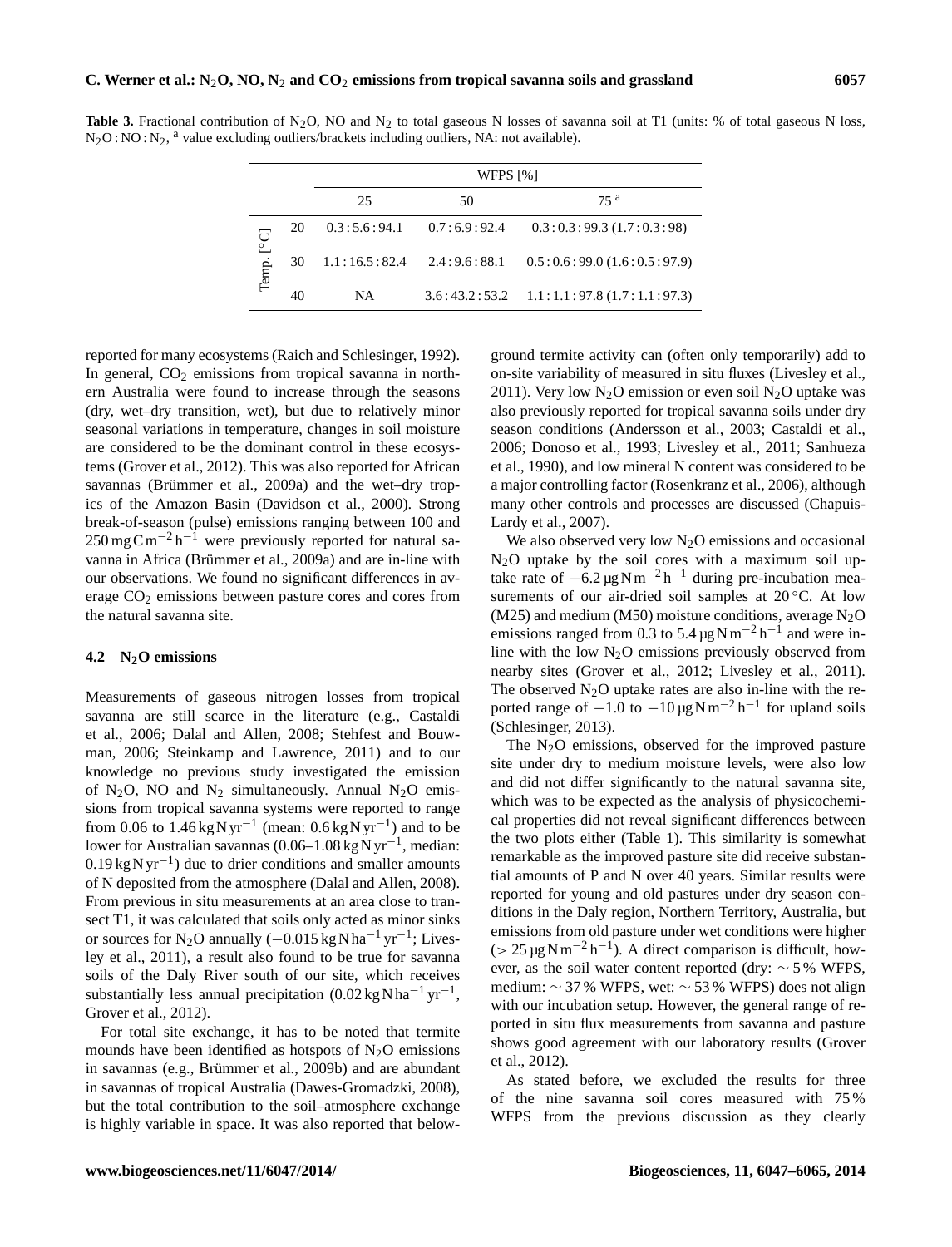

**Figure 5.** Average NO emission per site (savanna: T1P1, T1P3, T1P5; grassland: T3P1) for three soil moisture (black: 25 % water-filled pore space (WFPS), red: 50 % WFPS, green 75 % WFPS) and three temperature levels (*x* axis days since incubation change/negative values indicate pre-incubation period; error bars: standard deviation; n=3).

exhibiteddifferent emission patterns. In contrast to the other cores,  $N_2O$  emission increases of those cores were delayed by  $2-3$  days, and strong  $N_2O$  emissions (T1P1R1:  $33.7 \pm 29.8 \,\mu$ g Nm<sup>-2</sup> h<sup>-1</sup>, T1P1R2: 26.3 ±  $17.8 \,\mu g \,\mathrm{N m}^{-2} \,\mathrm{h}^{-1}$ , T1P3R1: 52.3 ± 37.0  $\mu g \,\mathrm{N m}^{-2} \,\mathrm{h}^{-1}$ ,  $n =$ 8) were measured throughout the incubation run. If those outlier results are included (see Table 2), average  $N_2O$  emissions are 1.4–3.8 times higher and thus substantially higher than those reported for savanna soil and on par with reported pasture fluxes under wet conditions (see, Grover et al., 2012). Although the cause for these substantially different emission patterns could not be determined, we hypothesize that small-scale mineralization hotspots (e.g., due to availability of organic material from dead soil fauna or plant residuals) account for this observation. These findings underline the importance of taking spatial heterogeneity into account when designing field samplings, and it is a strong indication that more spatial replicates would help to fully assess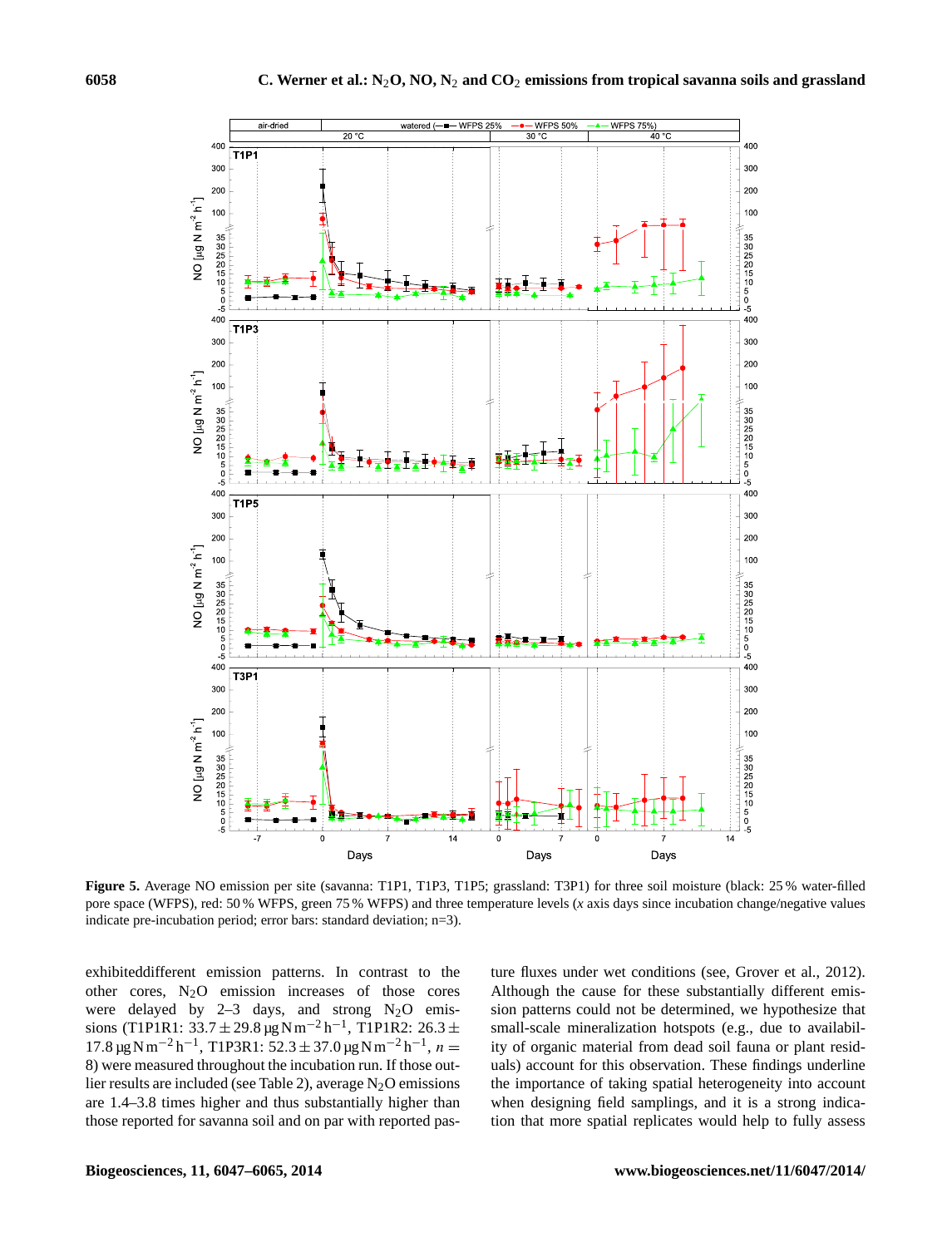

**Figure 6.** Relative importance of environmental factors clay, organic carbon (Corg), total nitrogen (Ntot), sand, temperature and water-filled pore space (WFPS) on  $N_2O$ , NO,  $N_2$  and  $CO_2$  emissions (based on proportional marginal variance decomposition,  $R^2$ values give total predictability of each model).

site-scale soil–atmosphere fluxes. However, the nature of incubation experiments (i.e., the need for timely replicate sampling, laboratory constrains and climate controlled storage) severely limits the number of samples, though the gas pooling technique may offer ways to overcome spatial heterogeneity (Arias-Navarro et al., 2013; Morris et al., 2013).

Nitrous oxide emissions were positively correlated with temperature and soil moisture (see Table 2), and their variations were found to explain 58.6 and 41.3 %, respectively, of the variance of  $N_2O$  emissions if a simple linear twoparameter regression model was used (proportional marginal variance decomposition (PMVD) method, total variance: 46.0 %). Inclusion of soil properties did not further improve the linear model (see decomposition plot, Fig. 6). Previous results also show a positive correlation between soil temperature and  $N_2O$  emissions (Castaldi et al., 2010), but other authors found no clear linear correlation (Brümmer et al., 2008; Scholes et al., 1997), although observing clear diurnal patterns (Brümmer et al., 2008). Previous studies from tropical savanna and seasonally dry tropical forest sites identified changes in WFPS to dominate the  $N<sub>2</sub>O$  emission patterns (Brümmer et al., 2008; Castaldi et al., 2010; Davidson et al., 1993; Grover et al., 2012; Rees et al., 2006), but in general, N2O emissions from undisturbed savanna soil ranked lowest for seasonally dry ecosystems due to low nutrient availability and soil textures favoring quick drainage (Castaldi et al., 2006). In accordance, significant positive correlations were reported for clay content and soil volumetric water content (Castaldi et al., 2004), factors which strongly determine the pore space and water saturation and thus soil aeration and anaerobiosis. It is well established that oxygen saturation in the soil air controls the level of aerobic nitrification and anaerobic denitrification microbial activity (Davidson et al., 1993) and thus nitrogen pathways and process rates. Compared to tropical biomes of seasonally dry or humid tropical forests (e.g., Butterbach-Bahl et al., 2004b; Gharahi Ghehi et al., 2012; Kiese et al., 2003; Werner et al., 2007b), the annual  $N<sub>2</sub>O$  emissions from savanna soils seem to be substantially lower, which is hypothesized to originate from N depletion via pyrodenitrificatory losses (bush fires), shorter wet periods with prevailing denitrificatory conditions in combination with well-drained soils and lower amounts of total nitrogen cycling within the system (Castaldi et al., 2006; Davidson et al., 2001). Other studies have not found significant effects of soil moisture on  $N<sub>2</sub>O$  emissions under in situ conditions (Livesley et al., 2011), and is assumed that a lack of seasonality and low nitrogen levels provide the rationale for this observation.

# **4.3 NO emissions**

Nitric oxide emissions measured at low moisture conditions (M25) and 20 to 30 °C soil temperature were  $6.4 \pm 2.4$ and  $9.1 \pm 4.8 \,\mathrm{\upmu g\,N\,m^{-2}\,h^{-1}}$ , respectively, and therefore higher than the fluxes reported for African sites during the dry season (1.6–2.2 μg m<sup>-2</sup> h<sup>-1</sup>; Meixner et al., 1997; Serça et al., 1998) but comparable to dry season conditions observed in Venezuela (Cárdenas et al., 1993). A link between the magnitude of NO emissions from savanna soil and soil water content and nutrient availability has been postulated by various authors (Cárdenas et al., 1993; Feig et al., 2008; Parsons et al., 1996; Poth et al., 1995; Rondón et al., 1993). It was reported that soil moisture is the dominant factor whenever it is not limiting the NO flux, but emission strength is modulated by daily variation of soil temperature (Meixner et al., 1997). A significant correlation of NO emissions with soil pH was also reported (Poth et al., 1995), and it is in agreement with the outcome of our relative importance analysis where pH scored second after soil temperature in explaining observed NO emissions post pulse (Fig. 6). The low score of soil moisture in this analysis can be explained by the nonlinear response of NO to changing soil moisture levels and is also reflected in the low total explanatory power of 19.4 %. High soil temperatures (40  $\degree$ C) in combination with medium moisture levels (M50) resulted in the strongest NO emissions  $(65.0 \pm 97.8 \,\text{µg} \,\text{N} \,\text{m}^{-2} \,\text{h}^{-1})$ , with high intra-core variability. This indicates a substantial importance of aerobic ammonia oxidation-based pathways for NO emission (Butterbach-Bahl et al., 2013). Previous studies from African savannas on sandy soils suggest that maximum NO emissions occur at a narrow WFPS range between 10 and 25 % WFPS (Aranibar et al., 2004; Feig et al., 2008; Otter et al., 1999) and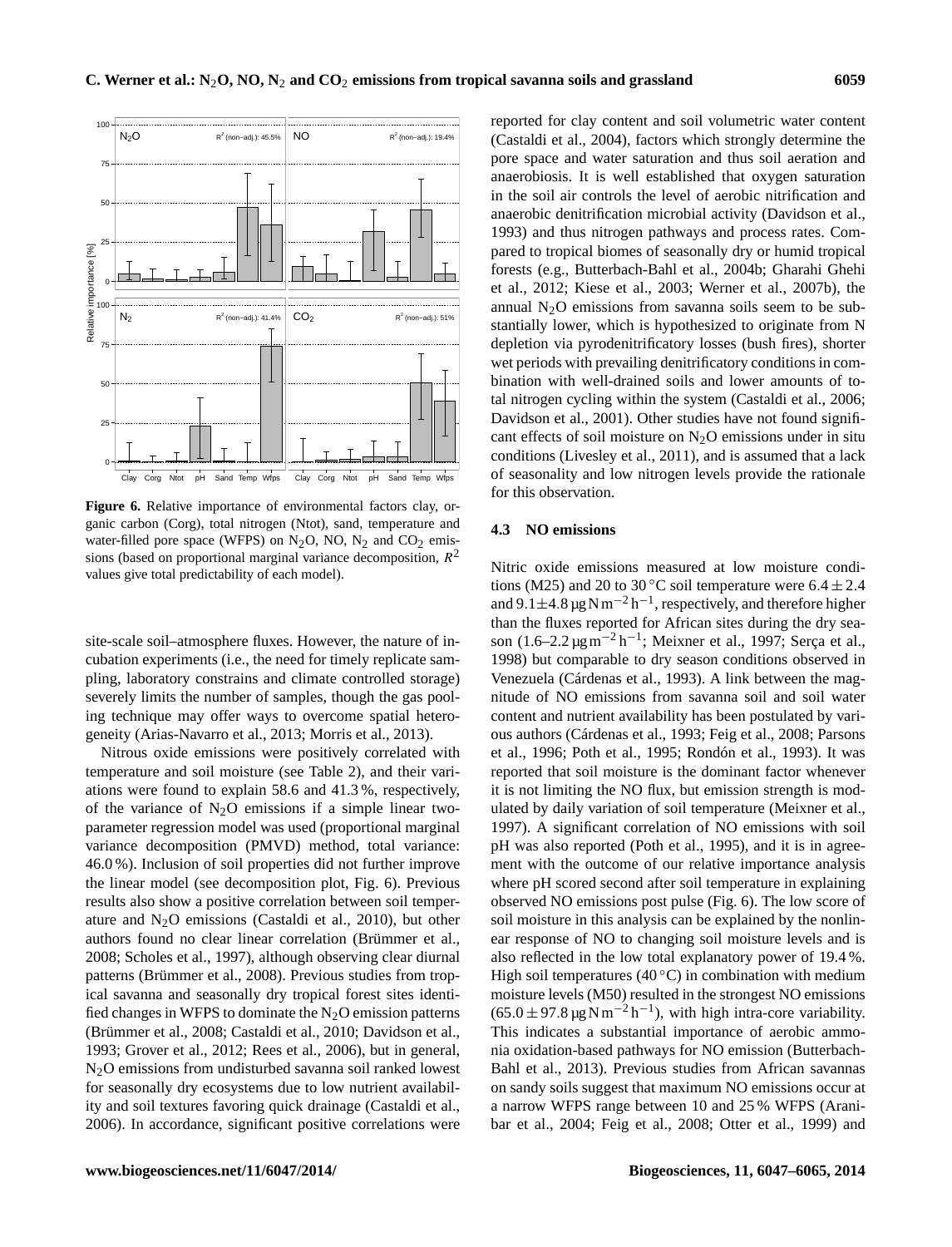that a strong linear increase of NO emissions occurs with increasing temperatures starting at 25 to  $30\,^{\circ}\text{C}$  (Aranibar et al., 2004). It was also reported that NO emission decreases again at a soil temperature exceeding 40 ◦C (Passianoto et al., 2004), but such extreme soil temperatures were not included in our experimental setup. In accordance with this, the analysis of site T1 cores (savanna) showed strongest emissions for pulsing after the initial rewetting and the following incubation steps for the lowest soil moisture treatment (M25). It is noteworthy that pulse emissions again were slightly stronger at M25 conditions for pasture cores; the following measurements revealed no difference in emission strength between the three moisture levels at the first temperature interval. At  $30^{\circ}$ C soil temperature, emissions for the driest cores remained low but M50 cores exhibited higher NO emissions (see Fig. 5).

Unfortunately, no measurements were conducted for low moisture conditions (M25) and high soil temperatures  $(40\degree C)$  during the first incubation sequence of our work; thus, we can only speculate that NO emissions at low moisture levels (M25) would have even exceeded our maximum NO emissions recorded due to nitrification activity peaking at moisture levels below 50 % WFPS (see literature citations above).

# **4.4 N<sup>2</sup> emissions and total gaseous nitrogen losses**

Dinitrogen emissions varied greatly between the different incubation setups  $(17-2350 \,\mu g N m^{-2} h^{-1})$ , and this range is comparable to results reported for temperate forests (Butterbach-Bahl et al., 2013; Dannenmann et al., 2008). The N<sup>2</sup> emission rates were clearly dominated by soil saturation (see Table 2 and Fig. 6). Average  $N_2$  emissions for savanna soil below 50 % WFPS and under any implemented temperature setting were ranging from 45 to  $108 \mu g N m^{-2} h^{-1}$ , while average  $N_2$  emissions with highest water saturation (M75) were ranging from 627 to 1201  $\mu$ g N m<sup>-2</sup> h<sup>-1</sup>. It is thus not surprising that the analysis of relative importance revealed that approximately 75 % of the variance of  $N_2$  emissions was explained by changes in WFPS. Variations in pH accounted for another 23 % of variance (Fig. 6), while the other factors contributed considerably less to explain the observed  $N_2$ emissions. The dominance of WFPS is in line with common knowledge about the functioning of denitification, given that  $N_2$  production is catalyzed by the enzyme  $N_2O$ –reductase, which in turn is up-regulated by low oxygen concentrations (Spiro, 2012). From calculating fractions it is clear that  $N_2$  is the dominant compound of gaseous losses, often exceeding  $N<sub>2</sub>O$  and NO emissions by several magnitudes (Table 3). N<sub>2</sub> accounted for 82–99 % of all gaseous N losses from savanna soils for the investigated incubation intervals, except for the  $50\%$  WFPS/40 °C setup, where strong NO emissions were accounting for 43 % of all N emissions.

The  $N_2$ -dominated N gas product ratios across all soil moisture levels might appear surprising at first, since strong  $N<sub>2</sub>$  soil emission has been associated with strictly anaerobic soil conditions and the investigated sandy soil textures may facilitate good aeration and thus impair formation of anaerobic microsites. It is, however, increasingly recognized that our previous knowledge on rather low  $N_2$  loss from ecosystems is falsified by systematic but irreproducible underestimation of  $N_2$  emission estimates due to the failure of the widely applied acetylene inhibition technique to indirectly estimate  $N_2$  loss (Butterbach-Bahl et al., 2013). In contrast, the few available reliable direct measurements of  $N_2$  emission from upland soil obtained with state-of-the-art methods, such as the helium soil core incubation technique, generally revealed large ecosystem N<sub>2</sub> losses (Butterbach-Bahl et al., 2013). This is in line with recent evidence about unexpectedly large abundance and diversity of the  $N<sub>2</sub>O$  reducing microbial community in soil, not restricted to denitrifiers (Jones et al., 2013; Sanford et al., 2012). The latter findings could provide a microbiological explanation for high importance of  $N_2$  loss in upland soil in general and probably also for the savanna soils investigated in this study.

# **4.5 Pulse emissions**

Significant  $N_2O$  pulse emissions following the first rains after a dry season, often with a small temporal delay, have been reported for different seasonally dry (sub-)tropical ecosystems (Brümmer et al., 2008; Davidson et al., 1993; Scholes et al., 1997; Werner et al., 2007a) and are often preceded by significant  $CO<sub>2</sub>$  emissions immediately after the soil is re-moistured. We also measured significant  $CO<sub>2</sub>$  pulse emissions for all three watering levels immediately after water addition, but emissions dropped significantly in the following days. It has been stated that this pattern is caused by water-induced activation of soil microbes after pronounced dry season periods leading to immediate mineralization of accumulated organic material and subsequent consumption of freshly produced  $NH_4^+ / NH_3^-$  trough nitrification (Davidson et al., 1993).

The initial watering led to  $N_2O$  pulse emissions with peak emissions immediately after water addition, but they were, with 3 days duration, only short lived (a pattern that was previously reported for African savanna soil; Brümmer et al., 2008; Scholes et al., 1997). The occurrence of  $N_2O$  pulsing emissions was previously reported by Grover et al. (2012) for in situ measurements at a nearby savanna site, but emissions were, in accordance with our laboratory results, several magnitudes below reported break-of-seasons pulse emissions reported for tropical rainforests (Butterbach-Bahl et al., 2004b; Werner et al., 2007b). We did observe a positively correlated increase of  $N_2O$  pulse emissions with watering intensity, but with an average pulse emission of  $5.8 \pm 5.0 \,\mathrm{\mu g N m^{-2} h^{-1}}$  for our highest watering intensity (M75), the amount of N released to the atmosphere was still minor. It has to be noted that, due to experimental design restrictions (consecutive incubation variations of temperature), we only measured initial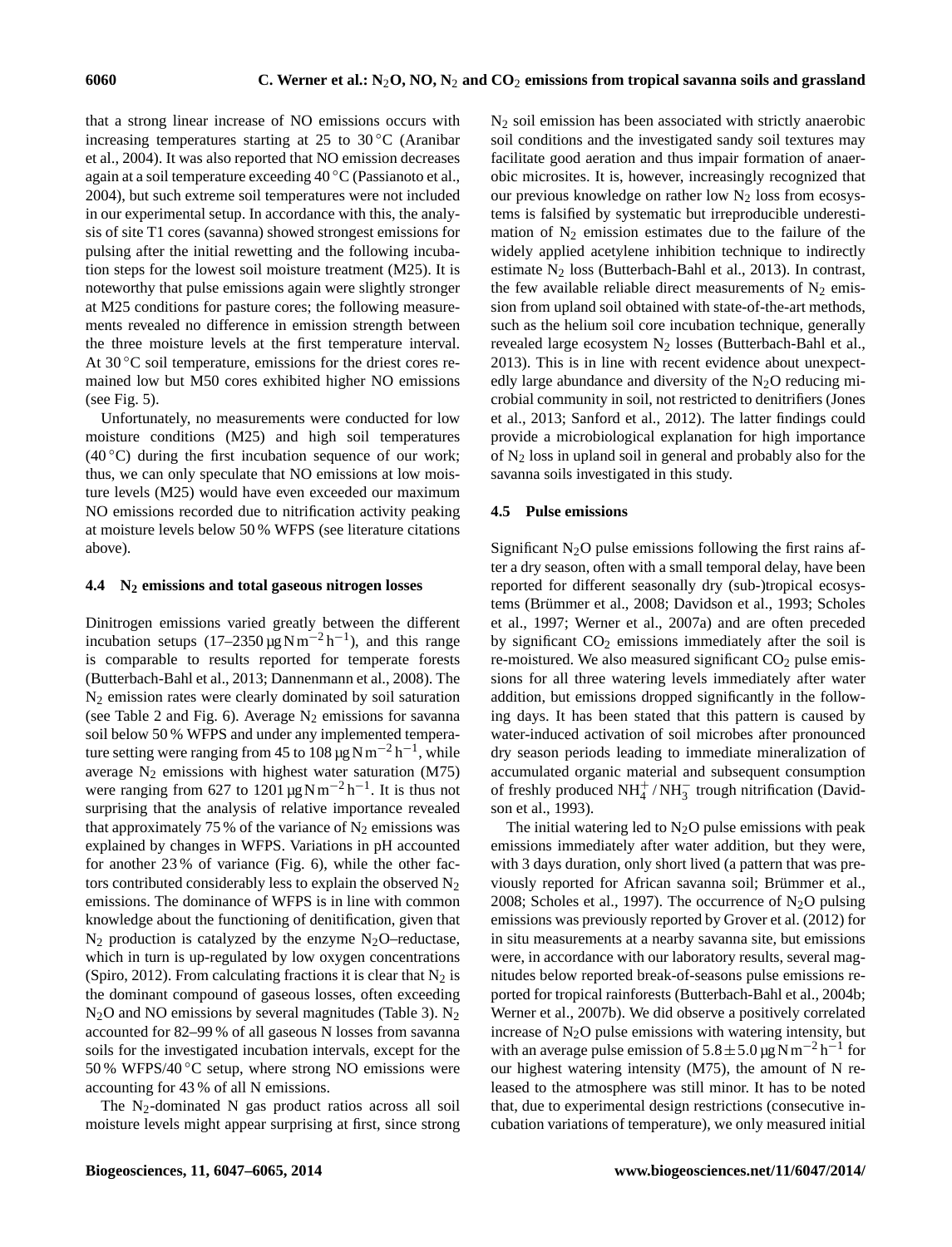pulse emissions under rather low temperature settings, and given the observed positive correlation of  $N_2O$  emissions with temperature, pulse emissions at higher temperatures would have been even more pronounced.

Strong NO pulse emissions were reported for many sites from seasonally dry tropics (Brümmer et al., 2008; Levine et al., 1996; Scholes et al., 1997) and rainforests with seasonality (Butterbach-Bahl et al., 2004b) and are now an essential part in models simulating global NO emissions (Steinkamp and Lawrence, 2011; Yan et al., 2005; Yienger and Levy, 1995). The immediate emission of NO after watering was also observed by Pinto et al. (2002), who measured up to 100 fold increased NO emissions above pre-watering levels to 105 μg N m<sup>-2</sup> h<sup>-1</sup>, but noted that results varied substantially between collars. These results are in-line with our observed peak pulse emissions, which also varied between 27.7 and  $306.5 \,\mathrm{\mu g\,Nm^{-2}\,h^{-1}}$ . In contrast to N<sub>2</sub>O peak emission, the response was negatively correlated with moisture saturation. For soils of seasonally dry tropical rainforests in Mexico and Australia, high rates of NO emissions and quick temporal responses to the first rainfall events were observed (Butterbach-Bahl et al., 2004b; Davidson et al., 1993, 1991). The authors also state that rainfall events during the wet season triggered only minor emission events, providing pointers that the duration and severity of antecedent dry periods ultimately determine the magnitude of response of NO emissions to wetting events (Butterbach-Bahl et al., 2004a; Davidson et al., 1993). Thus, these pronounced pulse emissions events are thought to contribute substantially to the annual total of NO emissions (Butterbach-Bahl et al., 2004b; Ludwig et al., 2001).

Due to incubation design and the required destructive sampling of soil cores for  $N_2$  analysis, pulsing effects on  $N_2$ emission were not investigated  $(N_2)$  analysis for the various incubation conditions was carried out after the  $N_2O$ , NO and CO<sup>2</sup> incubation runs were completed).

# **4.6 Estimate of annual emission potentials**

In order to estimate the potential annual soil–atmosphere exchange of  $N_2O$ , NO,  $N_2$  and  $CO_2$  from savanna soil, we used daily soil moisture and soil temperature records from a longterm eddy flux tower site (Howard Springs) located within 6 km from site T1 to extrapolate our results. The soil properties of the flux tower site are comparable to site T1 and sensors were placed at 10 cm depth (data provided by L. Hutley for years 2001–2013).

The site data was discretized into classes of soil moisture (SM) and soil temperature (ST) to link with the incubation setup classification. Annual fluxes are the sum of daily emission for the existing SM/ST condition at this day. Finally, the annual estimates were averaged to acknowledge the inter-annual variability of hygric conditions of this region. On average, 58 % of a year was assigned to class M25T30 (ST:  $25\,^{\circ}\text{C}$ , SM:  $37.5\%$  WFPS), followed by  $36\%$  of class M50T30 (ST: 25–35 °C, SM: 37.5–62.5 % WFPS). For only

14 days per year WFPS levels exceeded 62.5 % (M75 conditions), indicating that these extreme moisture conditions only play a minor role for the annual budget (see Table 4 for a detailed annual classification).

In the following we present upscaled flux rates without pulse emission contribution as a minimum scenario as we did not investigate the effect of consecutive watering–drying cycles in our incubation setup. Based on climate data for the 13 year period, the average of annual emissions (excluding pulse emissions) is estimated to amount to  $0.12 \pm 0.02$  kg N ha<sup>-1</sup> yr<sup>-1</sup> (N<sub>2</sub>O),  $0.68 \pm$  $0.02 \text{ kg} \text{N} \text{h} \text{a}^{-1} \text{ yr}^{-1}$  (NO),  $6.65 \pm 1.07 \text{ kg} \text{N} \text{h} \text{a}^{-1} \text{ yr}^{-1}$  (N<sub>2</sub>) and 2718.96  $\pm$  72.33 kg Cha<sup>-1</sup> yr<sup>-1</sup> (CO<sub>2</sub>). Thus, N<sub>2</sub> emission dominates the total annual gaseous nitrogen loss (89 %), and  $N_2O$  and NO only contribute 1.6% and 9.3%, respectively. In addition to these base emission levels we can estimate additional losses per pulse emission event. Given our data, we estimate an additional release of 1.2 g N ha<sup>-1</sup> yr<sup>-1</sup> event<sup>-1</sup> (N<sub>2</sub>O), 37.9 g N ha<sup>-1</sup> yr<sup>-1</sup> event<sup>-1</sup> (NO) and  $22.2 \text{ kg} \text{Cha}^{-1} \text{ yr}^{-1}$  event<sup>-1</sup> (CO<sub>2</sub>). Since the actual number of pulse events is not known, we use a range of 1–5 three-day pulse events. This leads to the conclusion that pulse emission may only contribute 0.8–3.9 and 1.0–4.8 % to annual  $CO<sub>2</sub>$  and  $N<sub>2</sub>O$  emissions, respectively. The strong pulse emissions observed for NO are reflected in the potential contribution to annual NO emissions. For 1–5 pulse emission events they could contribute between 5.3 and 21.8 % to the annual release of NO from soil. Due to experimental restrictions we cannot report  $N_2$  pulse emissions.

The numbers indicate that on average savanna soils release approximately  $7.5 \text{ kg} \text{ N} \text{ ha}^{-1} \text{ yr}^{-1}$  to the atmosphere. In contrast, it is estimated that approximately  $2 \text{ kg N} \hat{\text{h}} \text{a}^{-1} \text{ yr}^{-1}$  are deposited in remote rural areas of Australia (Meyer et al., 2001), but biological nitrogen fixation rates and nitrogen leaching are currently unknown and thus a qualified statement can not be made if the nitrogen cycle at this site is in equilibrium.

## **5 Conclusion**

We reported the  $N_2O$ , NO,  $N_2$  and  $CO_2$  emission response of intact soil cores from tropical savanna and pasture to a range of climatic conditions. The laboratory analysis of intact soil cores allows for an analysis under controlled soil moisture and temperature conditions while largely preserving the structural components of the soil column, although influence of flora and macro-fauna is lost compared to in situ measurements.

Key findings of our analysis are

1. Soil–atmosphere exchange of NO and  $CO<sub>2</sub>$  under late dry season conditions was very low and for  $N_2O$  often even negative.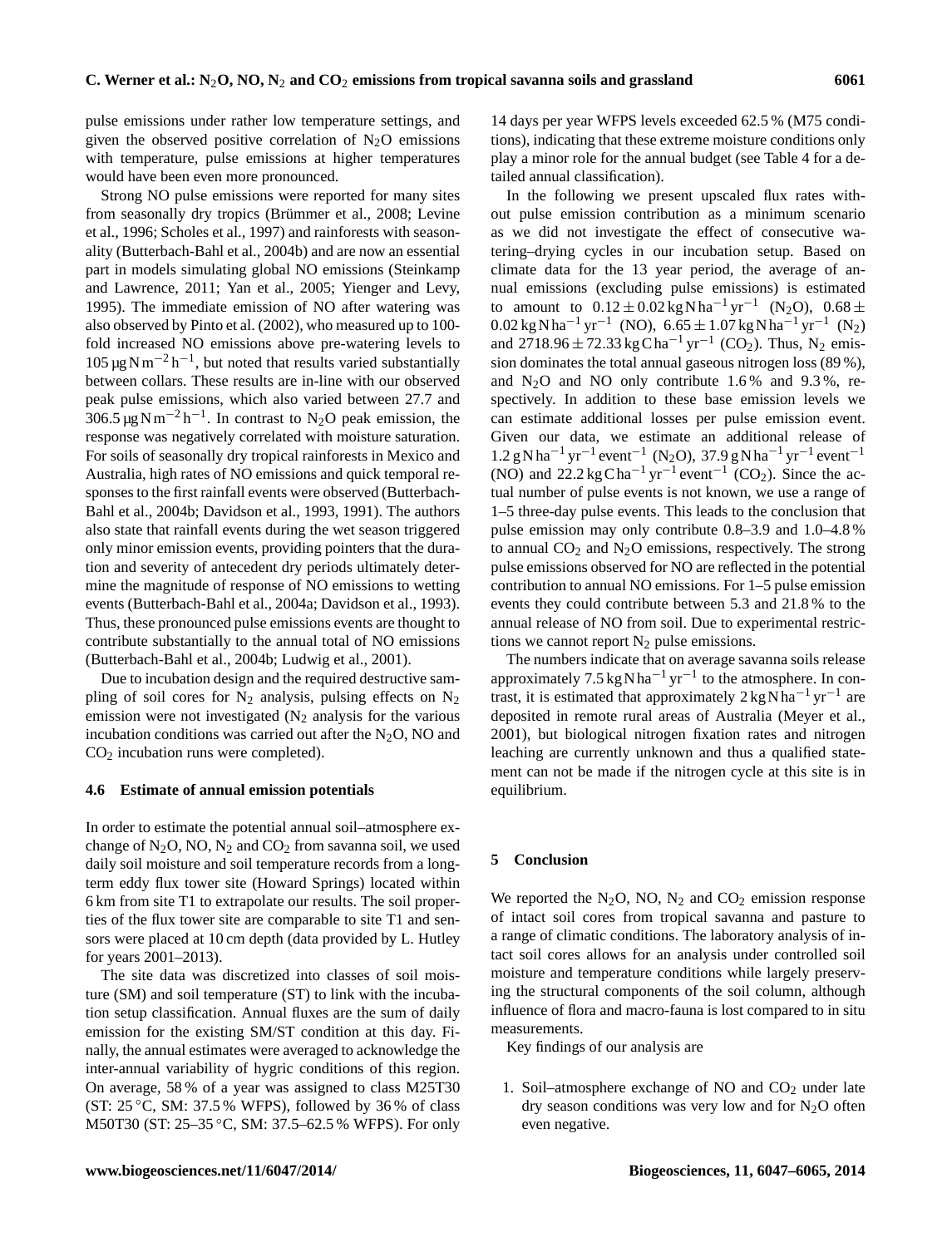|      | <b>SM [% WFPS]</b>   | 25       | 25  | 25       | 50             | 50  | 75             | 75 |                 | Annual flux [kg C/N ha <sup>-1</sup> yr <sup>-1</sup> ] |                 |                     |  |  |
|------|----------------------|----------|-----|----------|----------------|-----|----------------|----|-----------------|---------------------------------------------------------|-----------------|---------------------|--|--|
|      | $ST$ [ $^{\circ}C$ ] | 20       | 30  | 40       | 20             | 30  | 20             | 30 | $N_2O$          | NO                                                      | $N_2$           | CO <sub>2</sub>     |  |  |
|      | 2001                 | $\Omega$ | 205 | $\Omega$ | $\Omega$       | 152 | $\theta$       | 8  | 0.10            | 0.68                                                    | 5.48            | 2627.9              |  |  |
|      | 2002                 | $\Omega$ | 226 | 12       | $\Omega$       | 117 |                | 9  | 0.10            | 0.70                                                    | 5.77            | 2691.8              |  |  |
|      | 2003                 | $\Omega$ | 223 | 13       | $\Omega$       | 99  |                | 29 | 0.14            | 0.69                                                    | 8.52            | 2884.0              |  |  |
|      | 2004                 | $\Omega$ | 223 | 5        | 3              | 118 | 0              | 17 | 0.12            | 0.69                                                    | 6.66            | 2748.0              |  |  |
|      | 2005                 | $\Omega$ | 213 | 2        | $\Omega$       | 147 | 0              | 3  | 0.09            | 0.69                                                    | 4.77            | 2594.9              |  |  |
|      | 2006                 | $\theta$ | 203 | 7        |                | 132 | 3              | 19 | 0.14            | 0.67                                                    | 7.69            | 2748.0              |  |  |
| Year | 2007                 | $\theta$ | 233 | $\Omega$ | $\Omega$       | 111 | $\mathfrak{D}$ | 19 | 0.13            | 0.69                                                    | 7.39            | 2783.5              |  |  |
|      | 2008                 | $\Omega$ | 219 | 5        | $\Omega$       | 124 | $\Omega$       | 18 | 0.12            | 0.68                                                    | 6.80            | 2754.2              |  |  |
|      | 2009                 | $\Omega$ | 223 | 7        | $\Omega$       | 120 | 0              | 15 | 0.11            | 0.69                                                    | 6.38            | 2735.9              |  |  |
|      | 2010                 | $\Omega$ | 172 | $\Omega$ | $\Omega$       | 175 | $\Omega$       | 18 | 0.13            | 0.65                                                    | 6.94            | 2673.3              |  |  |
|      | 2011                 | 10       | 176 | $\Omega$ | $\Omega$       | 156 | 3              | 20 | 0.14            | 0.65                                                    | 8.03            | 2691.2              |  |  |
|      | 2012                 | $\Omega$ | 225 | 23       | $\Omega$       | 107 | 0              | 11 | 0.10            | 0.71                                                    | 5.78            | 2724.0              |  |  |
|      | 2013                 | $\Omega$ | 207 | $\Omega$ | $\overline{0}$ | 144 | 0              | 14 | 0.12            | 0.67                                                    | 6.30            | 2689.7              |  |  |
|      |                      |          | 211 | 6        | $\mathbf{0}$   | 131 |                | 15 | $0.12 \pm 0.02$ | $0.68 \pm 0.02$                                         | $6.65 \pm 1.07$ | $2718.96 \pm 72.33$ |  |  |

**Table 4.** Annual emission of N<sub>2</sub>O, NO, N<sub>2</sub> and CO<sub>2</sub> from savanna soil (excluding contribution from pulse emission events). The number of days per year with a given soil temperature (ST) and soil moisture (SM) are presented in addition to the resulting annual emission.

- 2. Total atmospheric loss of nitrogen was dominated by N<sup>2</sup> emissions under all but one tested soil climatic condition (82.4–99.3 % of total gaseous N loss), but NO emissions contributed almost 43.2 % to the total gaseous loss at 50 % WFPS and 30 ◦C soil temperature.
- 3.  $N_2O$  emissions were substantially higher for 3 out of 12 soil cores investigated and indicate substantial spatial variability at site level (maximum  $N_2O$  emission rate:  $180 \mu g \text{N m}^{-2} \text{h}^{-1}$ ). This has implications for sitescale estimates and extrapolation of soil–atmosphere exchange rates.
- 4. Pulse emissions were observed for  $N_2O$ , NO and  $CO_2$ immediately after water addition, but they were only short lived (24–72 h). The magnitude of pulse emissions was positively correlated with soil moisture addition for  $CO<sub>2</sub>$  and N<sub>2</sub>O, but negatively correlated for NO. Three of the cores displayed a different  $N_2O$  emission pattern with no initial pulse response, but prolonged elevated  $N<sub>2</sub>O$  after the first days. However, pulse emissions may only contribute significant amounts to the annual emission budget of NO (5.3–21.8 %).
- 5. Upscaling to annual total suggests that savanna soil from this ecosystem only emits  $0.12 \text{ kg N}_2\text{O}$  – Nha<sup>-1</sup> yr<sup>-1</sup>. The estimated total annual emission of NO and N<sub>2</sub> was  $0.68 \text{ kg} \text{N} \text{h} \text{a}^{-1} \text{ yr}^{-1}$  and 6.65 kg N ha−<sup>1</sup> yr−<sup>1</sup> , respectively (data excluded contribution from pulse emissions).
- 6. We did not detect significant differences in emission magnitudes and patterns for our soil samples derived from savanna and pasture despite differing textural composition, higher carbon content in microbial biomass,

higher  $NH<sub>4</sub><sup>+</sup>$  concentrations and the on-going fertilization of the pasture (note that only one pasture site was investigated versus three savanna sites).

7. Major controls on emission levels were soil moisture and temperature for  $N_2O$  and  $CO_2$  emissions, soil temperature and pH for NO (soil moisture effect was not detected due to nonlinear response in the analysis) and soil moisture and pH for  $N_2$ .

The results indicate that the gaseous loss of nitrogen in savannas from northern Australia is largely controlled by NO emissions at high soil temperatures and low moisture conditions and  $N_2$  losses, whereas the soil–atmosphere exchange of  $N_2O$  is generally low or even negative after pronounced dry periods. We did encounter strong  $N_2O$  emissions for a few individual cores, but no explanation for this emission pattern could be detected from the soil physicochemical properties of these cores. This indicates that a higher replication or larger sample areas are required to determine the  $N_2O$ exchange of these systems more reliably.

*Acknowledgements.* The authors are grateful for the generous support of the staff of Charles Darwin University, Darwin, Australia during the field campaign. This research was funded as part of project WE 4519/1-1 "N trace gas emissions from tropical ecosystems and responses to global changes" by the German Science Foundation (DFG) with additional support from a FSY 2009 grant of Karlsruhe Institute of Technology (KIT). We acknowledge support by Deutsche Forschungsgemeinschaft and Open Access Publishing Fund of Karlsruhe Institute of Technology.

The service charges for this open access publication have been covered by a Research Centre of the Helmholtz Association.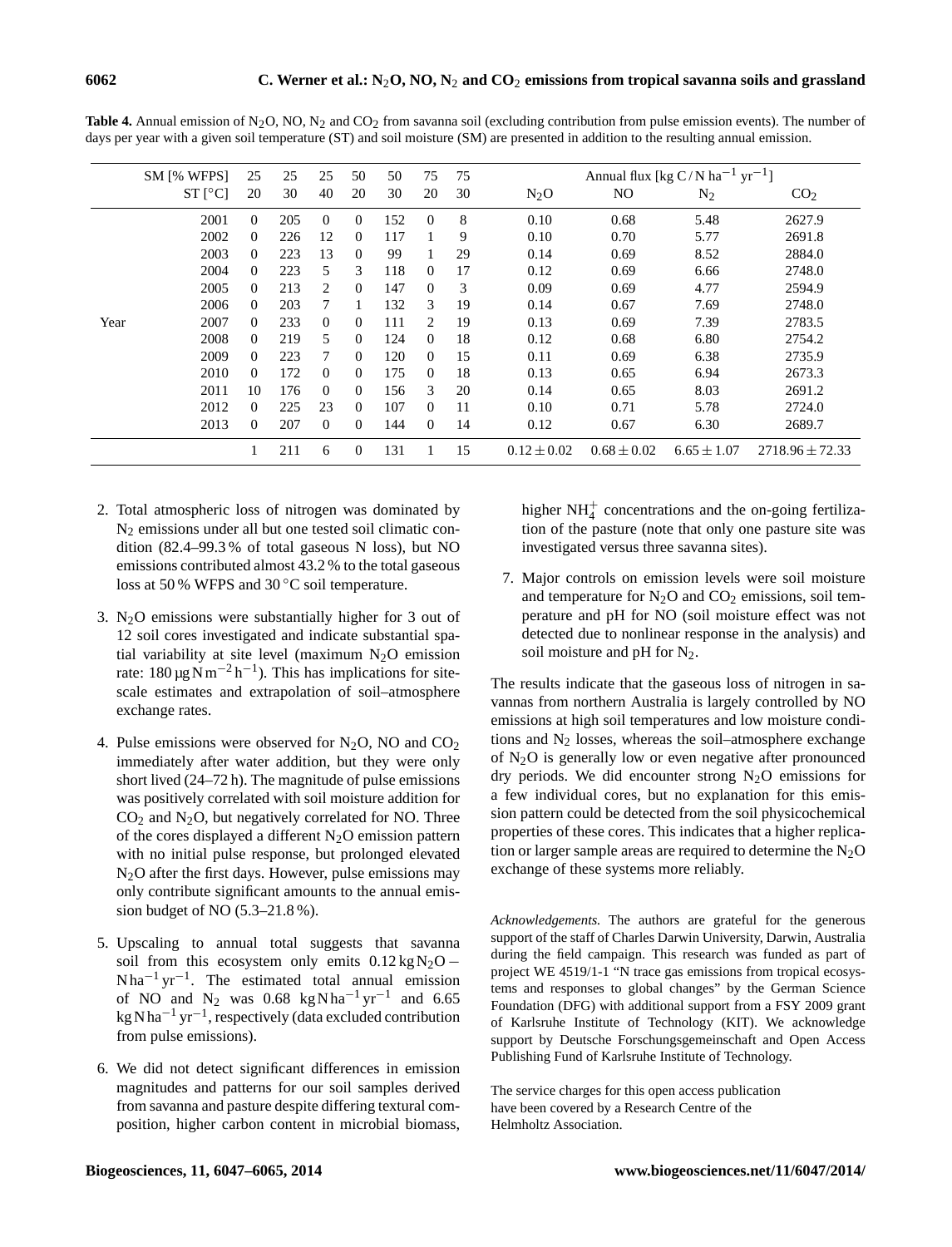#### **References**

- Andersson, M., Kjøller, A., and Struwe, S.: Soil emissions of nitrous oxide in fire-prone African savannas, J. Geophys. Res.-Atmos., 108, 4630, doi[:10.1029/2002JD003345,](http://dx.doi.org/10.1029/2002JD003345) 2003.
- Aranibar, J. N., Otter, L. B., Macko, S. A., Feral, C., Epstein, H., Dowty, P. R., Eckardt, F., Shugart, H. H., and Swart, R. J.: Nitrogen cycling in the soil–plant system along a precipitation gradient in the Kalahari sands, Glob. Change Biol., 10, 359–373, 2004.
- Arias-Navarro, C., Díaz-Pinés, E., Kiese, R., Rosenstock, T. S., Rufino, M. C., Stern, D., Neufeldt, H., Verchot, L. V., and Butterbach-Bahl, K.: Gas pooling: a sampling technique to overcome spatial heterogeneity of soil carbon dioxide and nitrous oxide fluxes, Soil Biol. Biochem., 67, 20–23, 2013.
- Baggs, E. M.:A review of stable isotope techniques for  $N_2O$ source partitioning in soils: recent progress, remaining challenges and future considerations, Rapid Commun. Mass. Sp., 22, 1664–1672, 2008.
- Bond, W. J. and Keeley, J. E.: Fire as a global "herbivore": the ecology and evolution of flammable ecosystems, Trends Ecol. Evol., 20, 387–394, 2005.
- Breuer, L., Papen, H., and Butterbach-Bahl, K.:  $N_2O$  emission from tropical forest soils of Australia, J. Geophys. Res.-Atmos., 105, 26353–26367, 2000.
- Brookes, P. C., Landman, A., Pruden, G., and Jenkinson, D. S.: Chloroform fumigation and the release of soil nitrogen: a rapid direct extraction method to measure microbial biomass nitrogen in soil, Soil Biol. Biochem., 17, 837–842, 1985.
- Brümmer, C., Brüggemann, N., Butterbach-Bahl, K., Falk, U., Szarzynski, J., Vielhauer, K., Wassmann, R., and Papen, H.: Soil–atmosphere exchange of  $N<sub>2</sub>O$  and NO in near-natural savanna and agricultural land in Burkina Faso (W. Africa), Ecosystems, 11, 582–600, 2008.
- Brümmer, C., Papen, H., Wassmann, R., and Brueggemann, N.: Fluxes of  $CH_4$  and  $CO_2$  from soil and termite mounds in south Sudanian savanna of Burkina Faso (West Africa), Global Biogeochem. Cy., 23, GB1001, doi[:10.1029/2008GB003237,](http://dx.doi.org/10.1029/2008GB003237) 2009a.
- Brümmer, C., Papen, H., Wassmann, R., and Brüggemann, N.: Termite mounds as hot spots of nitrous oxide emissions in South-Sudanian savanna of Burkina Faso (West Africa), Geophys. Res. Lett., 36, L09814, doi[:10.1029/2009GL037351,](http://dx.doi.org/10.1029/2009GL037351) 2009b.
- Butterbach-Bahl, K., Gasche, R., Breuer, L., and Papen, H.: Fluxes of NO and N2O from temperate forest soils: impact of forest type, N deposition and of liming on the NO and  $N<sub>2</sub>O$  emissions, Nutr. Cycl. Agroecosys., 48, 79–90, 1997.
- Butterbach-Bahl, K., Willibald, G., and Papen, H.: Soil core method for direct simultaneous determination of  $N_2$  and  $N_2O$  emissions from forest soils, Plant Soil, 240, 105–116, 2002.
- Butterbach-Bahl, K., Kesik, M., Miehle, P., Papen, H., and Li, C.: Quantifying the regional source strength of N-trace gases across agricultural and forest ecosystems with process based models, Plant Soil, 260, 311–329, 2004a.
- Butterbach-Bahl, K., Kock, M., Willibald, G., Hewett, B., Buhagiar, S., Papen, H., and Kiese, R.: Temporal variations of fluxes of NO,  $NO_2$ ,  $N_2O$ ,  $CO_2$ , and  $CH_4$  in a tropical rain forest ecosystem, Global Biogeochem. Cy., 18, GB3012, doi[:10.1029/2004GB002243,](http://dx.doi.org/10.1029/2004GB002243) 2004b.
- Butterbach-Bahl, K., Baggs, E. M., Dannenmann, M., Kiese, R., and Zechmeister-Boltenstern, S.: Nitrous oxide emissions

from soils: how well do we understand the processes and their controls?, Philos. T. R. Soc. B, 368, 20130122, doi[:10.1098/rstb.2013.0122,](http://dx.doi.org/10.1098/rstb.2013.0122) 2013.

- Castaldi, S., de Pascale, R. A., Grace, J., Nina, N., Montes, R., and José, S. J.: Nitrous oxide and methane fluxes from soils of the Orinoco savanna under different land uses, Glob. Change Biol., 10, 1947–1960, 2004.
- Castaldi, S., Ermice, A., and Strumia, S.: Fluxes of N<sub>2</sub>O and CH<sub>4</sub> from soils of savannas and seasonally-dry ecosystems, J. Biogeogr., 33, 401–415, 2006.
- Castaldi, S., de Grandcourt, A., Rasile, A., Skiba, U., and Valentini, R.:  $CO<sub>2</sub>$ , CH<sub>4</sub> and N<sub>2</sub>O fluxes from soil of a burned grassland in Central Africa, Biogeosciences, 7, 3459–3471, doi[:10.5194/bg-7-3459-2010,](http://dx.doi.org/10.5194/bg-7-3459-2010) 2010.
- Cárdenas, L., Rondón, A., Johansson, C., and Sanhueza, E.: Effects of soil moisture, temperature, and inorganic nitrogen on nitric oxide emissions from acidic tropical savanna soils, J. Geophys. Res., 98, 14783–14790, 1993.
- Chapuis-Lardy, L., Wrage, N., Metay, A., Chotte, J.-L., and Bernoux, M.: Soils, a sink for  $N<sub>2</sub>O$ ? A review, Glob. Change Biol., 13, 1–17, 2007.
- Conrad, R.: Soil microorganisms as controllers of atmospheric trace Gases  $(H_2, CO, CH_4, OCS, N_2O, and NO)$ , Microbiol. Rev., 60, 609–640, 1996.
- Cook, G. D. and Heerdegen, R. G.: Spatial variation in the duration of the rainy season in monsoonal Australia, Int. J. Climatol., 21, 1723–1732, 2001.
- Dalal, R. C. and Allen, D. E.: Turner review no. 18, greenhouse gas fluxes from natural ecosystems, Aust. J. Bot., 56, 369–407, 2008.
- Dannenmann, M., Gasche, R., Ledebuhr, A., and Papen, H.: Effects of forest management on soil N cycling in beech forests stocking on calcareous soils, Plant Soil, 287, 279–300, 2006.
- Dannenmann, M., Butterbach-Bahl, K., Gasche, R., Willibald, G., and Papen, H.: Dinitrogen emissions and the  $N_2$ :  $N_2O$  emission ratio of a Rendzic Leptosol as influenced by pH and forest thinning, Soil Biol. Biochem., 40, 2317–2323, 2008.
- Dannenmann, M., Willibald, G., Sippel, S., and Butterbach-Bahl, K.: Nitrogen dynamics at undisturbed and burned Mediterranean shrublands of Salento Peninsula, Southern Italy, Plant Soil, 343, 5–15, 2011.
- Davidson, E. A.: Fluxes of nitrous oxide and nitric oxide from terrestrial ecosystems, in: Microbial Production and Consumption of Greenhouse Gases: Methane, Nitrogen Oxides and Halomethanes, American Society for Microbiology, Washington, 219–235, 1991.
- Davidson, E. A. and Kingerlee, W.: A global inventory of nitric oxide emissions from soils, Nutr. Cycl. Agroecosys., 48, 37–50, 1997.
- Davidson, E. A., Vitousek, P. M., Matson, P. A., Riley, R. H., García-Méndez, G., and Maass, J. M.: Soil emissions of nitric oxide in a seasonally dry tropical forest of México, J. Geophys. Res., 96, 15439–15445, 1991.
- Davidson, E. A., Matson, P. A., Vitousek, P. M., Riley, R. H., Dunkin, K., García-Méndez, G., and Maass, J. M.: Processes regulating soil emissions of NO and  $N_2O$  in a seasonally dry tropical forest, Ecology, 74, 130–139, 1993.
- Davidson, E. A., Bustamante, M. M. D. C., and de Siqueira Pinto, A.: Emissions of nitrous oxide and nitric oxide from soils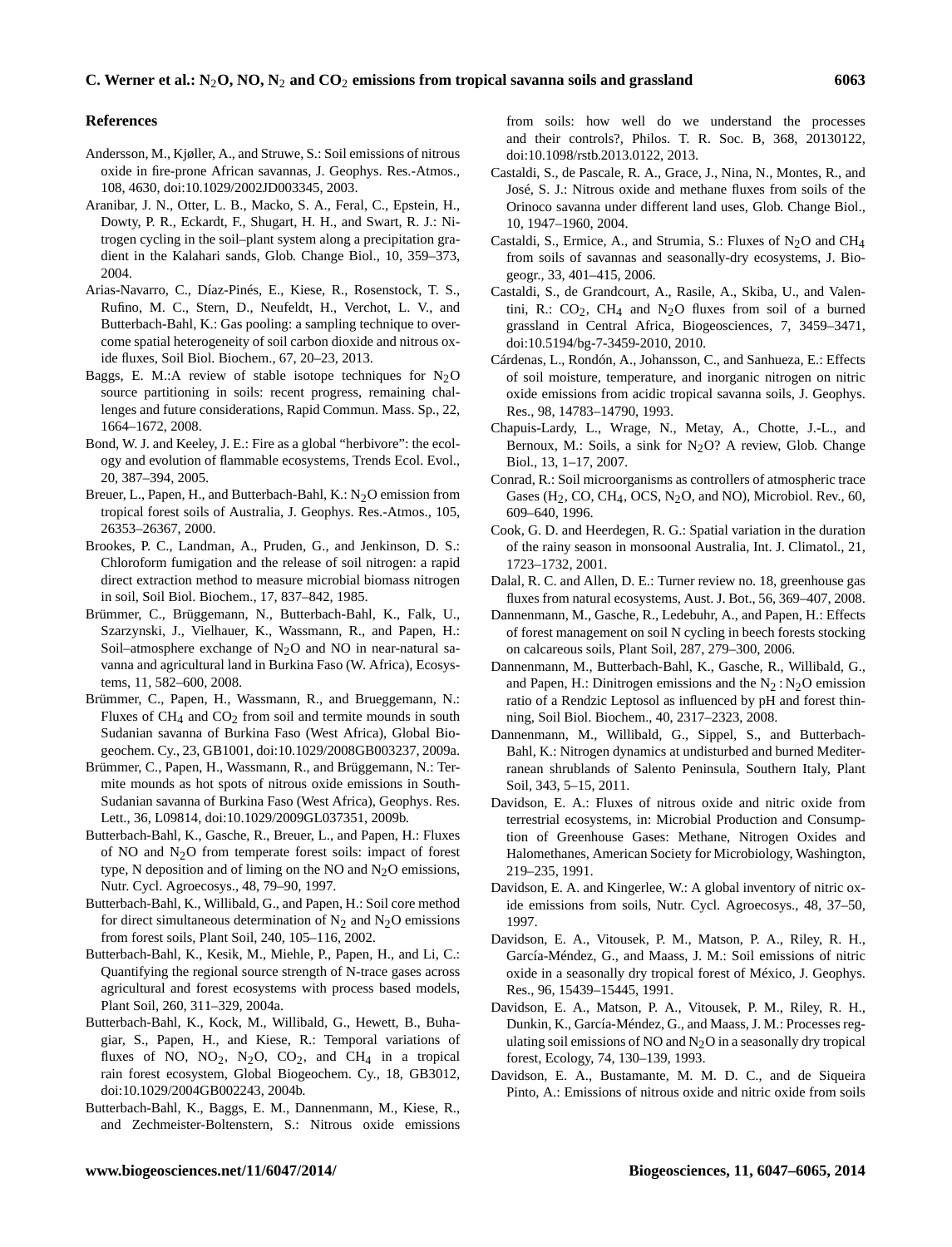of native and exotic ecosystems of the Amazon and cerrado regions of Brazil, The Scientific World, 1, 312–319, 2001.

- Davidson, E. A., Verchot, L. V., Cattânio, J. H., Ackerman, I. L., and Carvalho, J. E. M.: Effects of soil water content on soil respiration in forests and cattle pastures of eastern Amazonia, Biogeochemistry, 48, 53–69, 2000.
- Dawes-Gromadzki, T. Z.: Abundance and diversity of termites in a savanna woodland reserve in tropical Australia, Aust. J. Entomol., 47, 307–314, 2008.
- Donoso, L., Santana, R., and Sanhueza, E.: Seasonal-variation of  $N_2O$  fluxes at a tropical savanna site – soil consumption of  $N_2O$ during the dry season, Geophys. Res. Lett., 20, 1379–1382, 1993.
- Dwyer, E., Pinnock, S., Gregoire, J., and Pereira, J. M. C.: Global spatial and temporal distribution of vegetation fire as determined from satellite observations, Int. J. Remote Sens., 21, 1289–1302, 2000.
- Eamus, D. and Prior, L. D.: Ecophysiology of trees of seasonally dry tropics: comparisons among phenologies, Adv. Ecol. Res., 32, 113–197, 2001.
- Elliott, L. P., Franklin, D. C., and Bowman, D. M. J. S.: Frequency and season of fires varies with distance from settlement and grass composition in *Eucalyptus miniata* savannas of the Darwin region of northern Australia, Int. J. Wildland Fire, 18, 61–70, 2009.
- Feig, G. T., Mamtimin, B., and Meixner, F. X.: Soil biogenic emissions of nitric oxide from a semi-arid savanna in South Africa, Biogeosciences, 5, 1723–1738, doi[:10.5194/bg-5-1723-](http://dx.doi.org/10.5194/bg-5-1723-2008) [2008,](http://dx.doi.org/10.5194/bg-5-1723-2008) 2008.
- Felber, R., Conen, F., Flechard, C. R., and Neftel, A.: Theoretical and practical limitations of the acetylene inhibition technique to determine total denitrification losses, Biogeosciences, 9, 4125–4138, doi[:10.5194/bg-9-4125-2012,](http://dx.doi.org/10.5194/bg-9-4125-2012) 2012.
- Frost, P., Medina, E., Menaut, J.-C., Solbrig, O. T., Swift, M., and Walker, B.: Responses of savannas to stress and disturbance: a proposal for a collaborative programme of research, IUBS, Paris, 1986.
- Gharahi Ghehi, N., Werner, C., Cizungu Ntaboba, L., Mbonigaba Muhinda, J. J., Van Ranst, E., Butterbach-Bahl, K., Kiese, R., and Boeckx, P.: Spatial variations of nitrogen trace gas emissions from tropical mountain forests in Nyungwe, Rwanda, Biogeosciences, 9, 1451–1463, doi[:10.5194/bg-9-1451-2012,](http://dx.doi.org/10.5194/bg-9-1451-2012) 2012.
- Groffman, P. M., Altabet, M. A., Böhlke, J. K., Butterbach-Bahl, K., David, M. B., Firestone, M. K., Giblin, A. E., Kana, T. M., Nielsen, L. P., and Voytek, M. A.: Methods for measuring denitrification: diverse approaches to a difficult problem, Ecol. Appl., 16, 2091–2122, 2006.
- Grover, S. P. P., Livesley, S. J., Hutley, L. B., Jamali, H., Fest, B., Beringer, J., Butterbach-Bahl, K., and Arndt, S. K.: Land use change and the impact on greenhouse gas exchange in north Australian savanna soils, Biogeosciences, 9, 423–437, doi[:10.5194/bg-9-423-2012,](http://dx.doi.org/10.5194/bg-9-423-2012) 2012.
- Grömping, U.: Estimators of relative importance in linear regression based on variance decomposition, Am. Stat., 61, 139–147, 2007.
- Herberich, E., Sikorski, J., and Hothorn, T.: A robust procedure for comparing multiple means under heteroscedasticity in unbalanced designs, PLOS ONE, 5, e9788, doi[:10.1371/journal.pone.0009788,](http://dx.doi.org/10.1371/journal.pone.0009788) 2010.
- Hutley, L. B. and Setterfield, S. A.: Savannas, in: Encyclopedia of Ecology, vol. 4, Elsevier, Oxford, 3143–3154, 2008.
- Hutley, L. B., Beringer, J., Isaac, P. R., Hacker, J. M., and Cernusak, L. A.: A sub-continental scale living laboratory: spatial patterns of savanna vegetation over a rainfall gradient in northern Australia, Agr. Forest Meteorol., 151, 1417–1428, 2011.
- Jones, C. M., Graf, D. R., Bru, D., Philippot, L., and Hallin, S.: The unaccounted yet abundant nitrous oxide-reducing microbial community: a potential nitrous oxide sink, ISME J., 7, 417–426, 2013.
- Kiese, R., Hewett, B., Graham, A., and Butterbach-Bahl, K.: Seasonal variability of  $N_2O$  emissions and CH<sub>4</sub> uptake by tropical rainforest soils of Queensland, Australia, Global Biogeochem. Cy., 17, 1043, doi[:10.1029/2002GB002014,](http://dx.doi.org/10.1029/2002GB002014) 2003.
- Lehmann, C. E. R., Prior, L. D., and Bowman, D. M. J. S.: Decadal dynamics of tree cover in an Australian tropical savanna, Austral. Ecol., 34, 601–612, 2009.
- Levine, J. S., Winstead, E. L., Parsons, D. A. B., Scholes, M. C., Scholes, R. J., Cofer III, W. R., Cahoon, D. R., and Sebacher, D.: Biogenic soil emissions of nitric oxide (NO) and nitrous oxide  $(N<sub>2</sub>O)$  from savannas in South Africa: the impact of wetting and burning, J. Geophys. Res.-Atmos., 101, 23689–23697, 1996.
- Linn, D. N. and Doran, J. W.: Effect of water-filled pore space on carbon dioxide and nitrous oxide production in tilled and nontilled soils, Soil Sci. Soc. Am. J., 48, 1267–1272, 1984.
- Livesley, S. J., Grover, S. P. P., Hutley, L. B., Jamali, H., Butterbach-Bahl, K., Fest, B., Beringer, J., and Arndt, S. K.: Seasonal variation and fire effects on CH<sub>4</sub>, N<sub>2</sub>O and CO<sub>2</sub> exchange in savanna soils of northern Australia, Agr. Forest Meteorol., 151, 1440–1452, 2011.
- Lonsdale, W. M.: Inviting trouble: introduced pasture species in northern Australia, Aust. J. Ecol., 19, 345–354, 1994.
- Ludwig, J., Meixner, F. X., Vogel, B., and Forstner, J.: Soil–air exchange of nitric oxide: an overview of processes, environmental factors, and modeling studies, Biogeochemistry, 52, 225–257, 2001.
- Meixner, F. X., Fickinger, T., Marufu, L., Serça, D., Nathaus, F. J., Makina, E., Mukurumbira, L., and Andreae, M. O.: Preliminary results on nitric oxide emission from a southern African savanna ecosystem, Nutr. Cycl. Agroecosys., 48, 123–138, 1997.
- Meyer, C. P., Gillet, R. W., and Galbally, I. E.: The atmospheric nitrogen cycle over Australia, in: Nitrogen Workshop 2000 - Sources, transformations, effects and management of nitrogen in freshwater ecosystems, Land & Water Australia, Occasional paper 1000, Canberra, 65–73, 2001.
- Morris, S. G., Kimber, S. W. L., Grace, P., and Van Zwieten, L.: Improving the statistical preparation for measuring soil  $N<sub>2</sub>O$  flux by closed chamber, Sci. Total Environ., 465, 166–172, 2013.
- Otter, L. B., Yang, W. X., Scholes, M. C., and Meixner, F. X.: Nitric oxide emissions from a southern African savanna, J. Geophys. Res., 104, 18471–18485, 1999.
- Papen, H. and Butterbach-Bahl, K.: A 3-year continuous record of nitrogen trace gas fluxes from untreated and limed soil of a Nsaturated spruce and beech forest ecosystem in Germany – 1. N2O emissions, J. Geophys. Res.-Atmos., 104, 18487–18503, 1999.
- Parsons, D., Scholes, M. C., Scholes, R. J., and Levine, J. S.: Biogenic NO emissions from savanna soils as a function of fire regime, soil type, soil nitrogen, and water status, J. Geophys. Res., 101, 23683–23688, 1996.